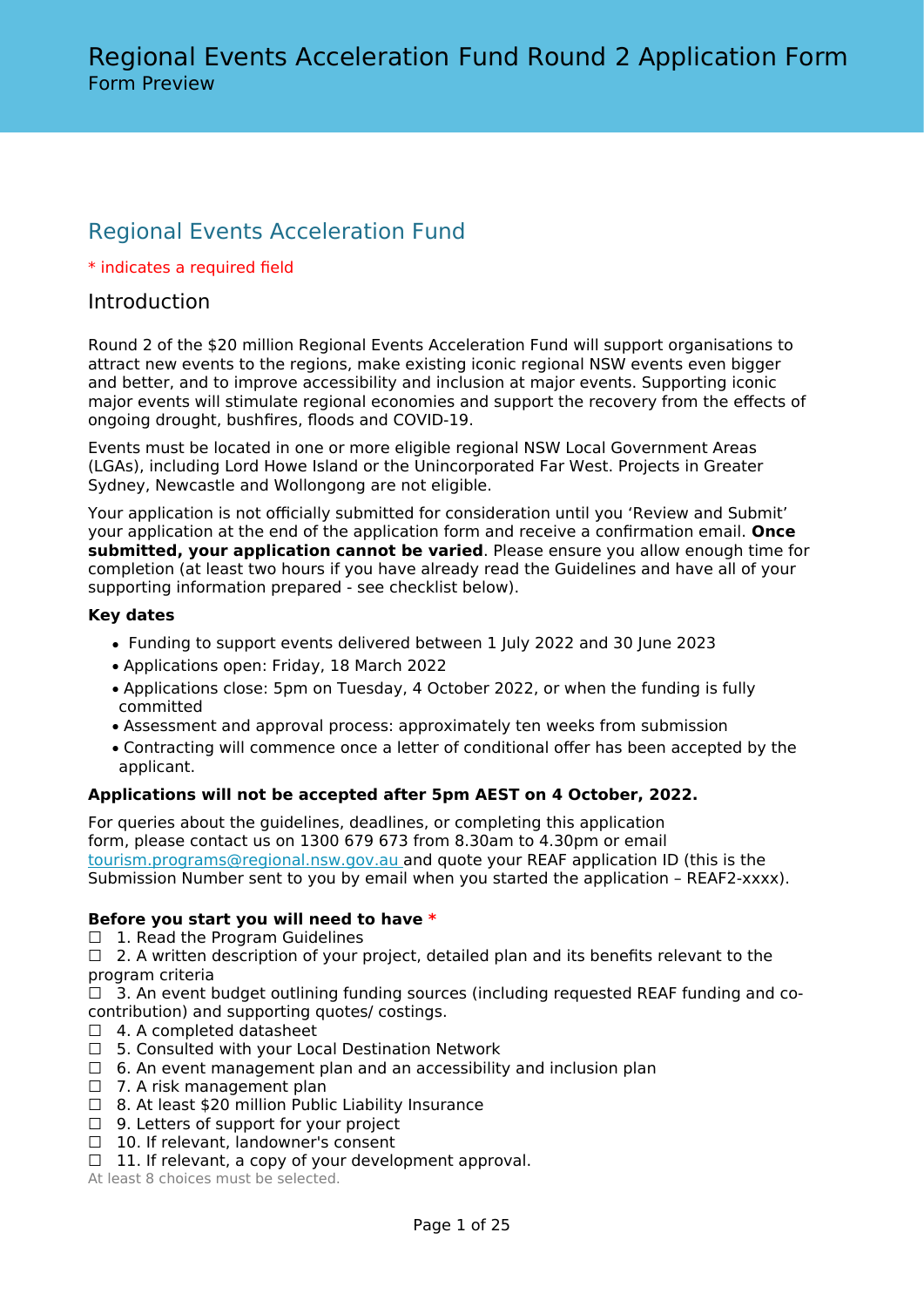Program Guidelines, datasheet, landowner consent form and other resources can be found on the [REAF Website](https://www.nsw.gov.au/regional-growth-fund/regional-events-acceleration-fund). Your Local Destination Network can be found [here](https://www.destinationnsw.com.au/our-industry/destination-networks)

### **Has this event previously been funded by REAF Round 1? \***

 $\bigcirc$  Yes  $\bigcirc$  No

### **Provide REAF Round 1 Application ID \***

e.g. REAF-xxxx

# Applicant Details

\* indicates a required field

# Eligible Applicants

To be eligible for funding your organisation must be incorporated and have an Australian Business number (ABN), Australian Company Number (ACN) or be registered with NSW Fair Trading under the Associations Incorporation Act 2009 or other Act.

Organisations must have at least \$20 million in public liability insurance.

To be eligible for funding under the Regional Events Acceleration Fund applicants must:

- Be the event owner (i.e. own, or have secured the rights to the event and have the relevant approvals for the event)
- Be a sole trader, company, incorporated association or trust entity
- Have an Australian Business Number (ABN).

Applicants must also be one of the following entities:

- The event organiser or committee
- A local council or Joint Organisation of Councils
- A not-for-profit organisation, including business chambers, industry associations and charities
- A sporting body (i.e. NSW or National Associations)
- A Local Aboriginal Land Council.

Section 355 committees of council are eligible to apply for funding, but the council will be required to execute the Funding Deed should the project be successful and this application must be submitted by an authorised Officer of Council.

### **Select your organisation type \***

# Section 355 Committee of Council

If successful, the relevant council will be required to enter into the Funding Deed for the program.

### **Upload evidence of council endorsement of the funding application \***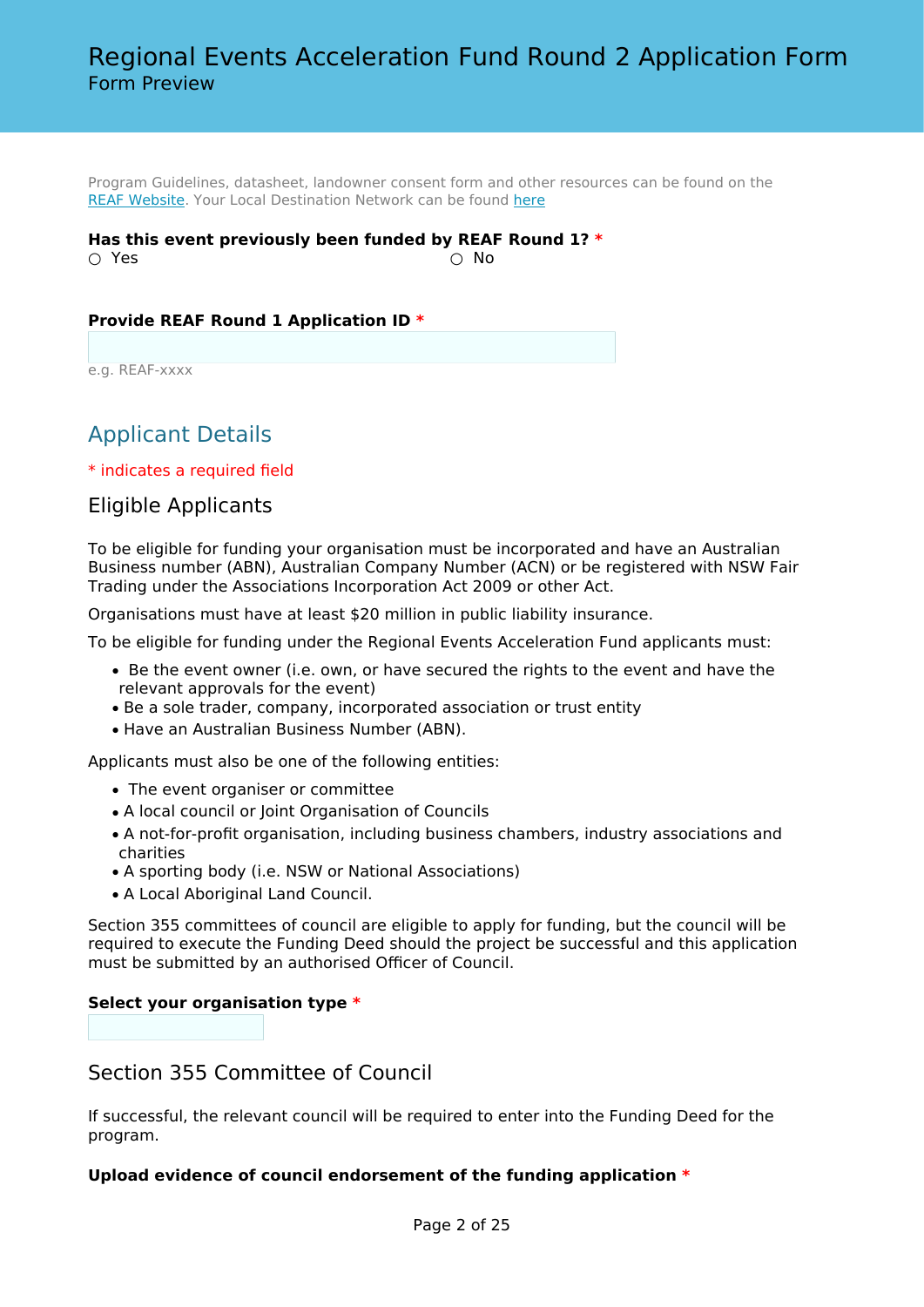# Regional Events Acceleration Fund Round 2 Application Form Form Preview

Attach a file:

**Section 355 Committee Name \***

Reason for Eligibility

For profit entities and events that exist to make a profit are eligible to apply and must demonstrate the event will deliver a clear public benefit.

#### **Provide evidence and outline why your organisation may be eligible for funding from the Regional Events Acceleration Fund \***

#### Word count:

Must be no more than 200 words. Evidence could include examples of economic and/or social benefits that will flow through to the host community/area as a result of the event.

# Applicant Organisation

**Organisation Name \*** Organisation Name

If you are a section 355 committee of Council the applicant must be the Council.

# **Organisation Street Address \***

Address

Address Line 1, Suburb/Town, State/Province, Postcode, and Country are required.

#### **Organisation Postal Address \*** Address

Address Line 1, Suburb/Town, State/Province, Postcode, and Country are required.

### **Organisation Phone Number \***

Must be an Australian phone number.

### **Organisation Email \***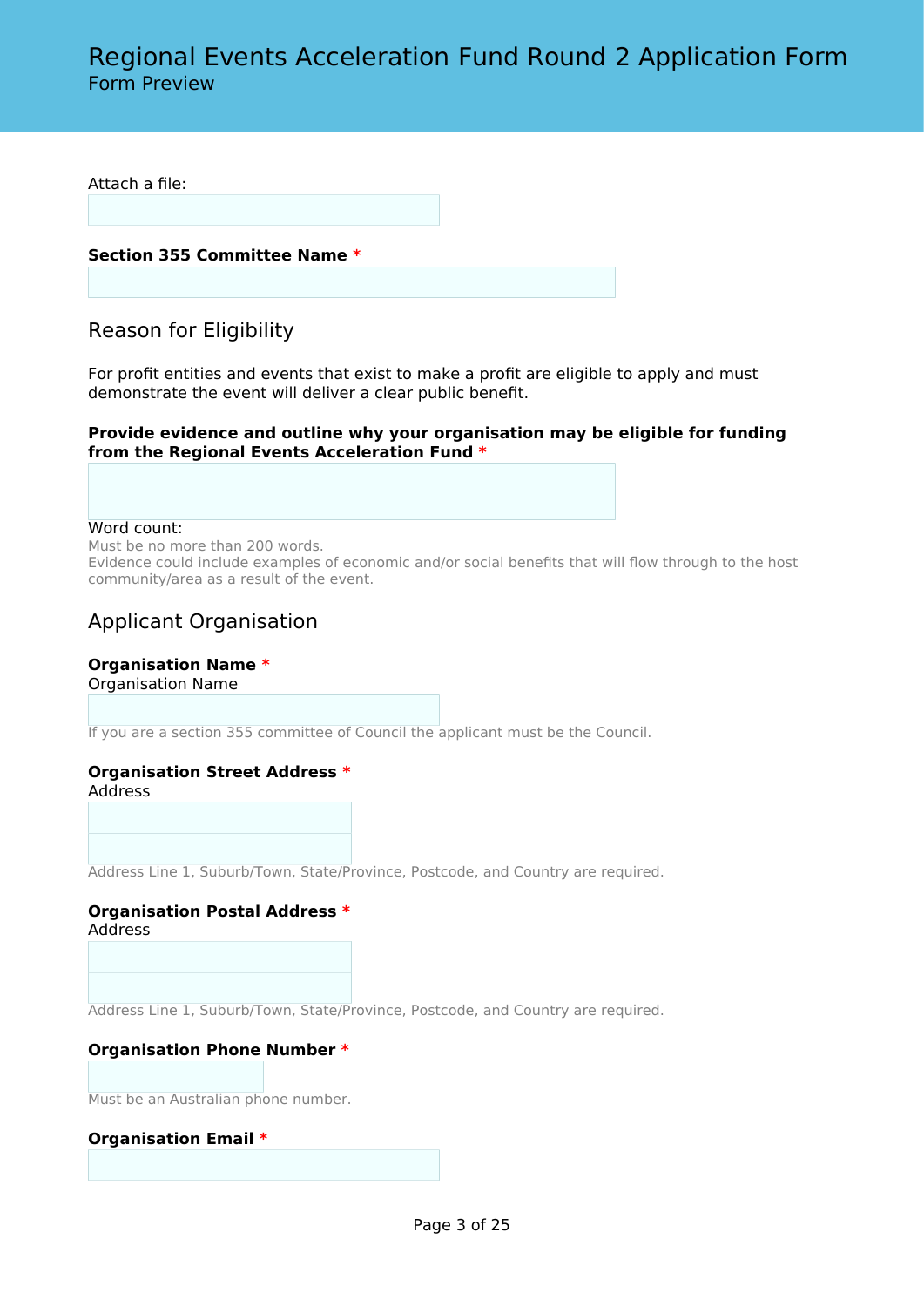Must be an email address.

|                                      | <b>Project Contact</b>                       |           |  |  |  |  |
|--------------------------------------|----------------------------------------------|-----------|--|--|--|--|
| Title                                | <b>Contact Person *</b><br><b>First Name</b> | Last Name |  |  |  |  |
|                                      | <b>Contact Position *</b>                    |           |  |  |  |  |
| Contact Primary Phone Number *       |                                              |           |  |  |  |  |
| Must be an Australian phone number.  |                                              |           |  |  |  |  |
|                                      | <b>Contact Primary Email *</b>               |           |  |  |  |  |
|                                      | Must be an email address.                    |           |  |  |  |  |
| <b>ABN</b> check                     |                                              |           |  |  |  |  |
| Does your organisation have an ABN * |                                              |           |  |  |  |  |

 $O$  Yes  $O$  No It is a condition of funding that all applicants have an ABN. Those applicants who have an entity status of 'unincorporated' or 'other unincorporated' are ineligible to receive funding.

# ABN Eligibility

An essential eligibility criteria of the REAF program is that all applicants hold an ABN and are an incorporated entity. If unsure, please contact the program team to discuss your eligibility.

# Australian Business Number details

# **Enter your organisation's ABN \***

The ABN provided will be used to look up the following information. Click Lookup above to check that you have entered the ABN correctly.

 Information from the Australian Business Register ABN Entity name ABN status Entity type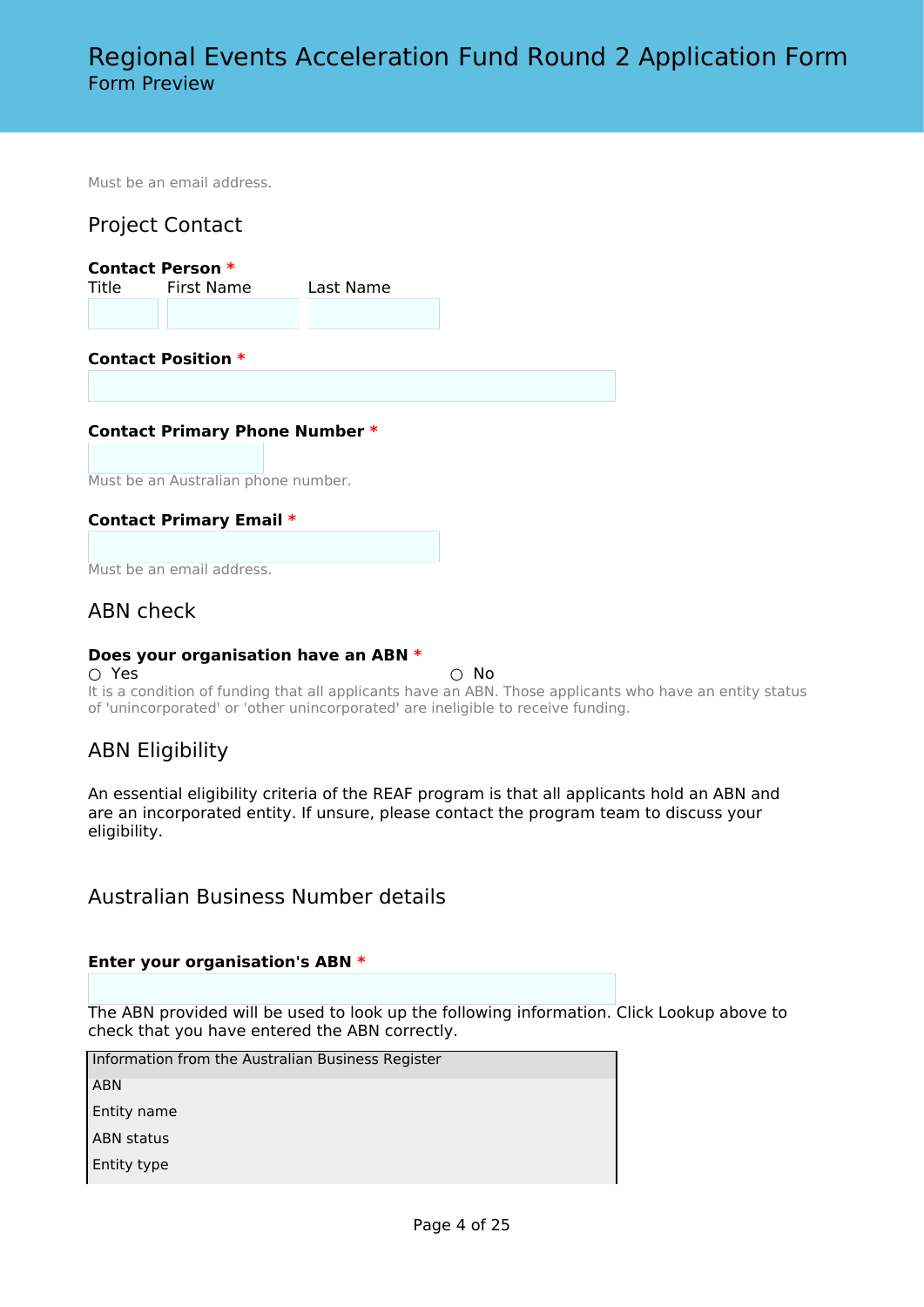| Goods & Services Tax (GST) |                  |  |  |  |
|----------------------------|------------------|--|--|--|
| <b>DGR Endorsed</b>        |                  |  |  |  |
| ATO Charity Type           | More information |  |  |  |
| <b>ACNC Registration</b>   |                  |  |  |  |
| <b>Tax Concessions</b>     |                  |  |  |  |
| Main business location     |                  |  |  |  |
| Must be an ABN.            |                  |  |  |  |

# Incorporated Organisations

| Is your organisation incorporated? * |      |  |
|--------------------------------------|------|--|
| ○ Yes                                | ∩ No |  |

### **Enter your organisation's Incorporation Number**

If unsure search [Fair Trading Incorporated Associations Register](http://associationspr.fairtrading.nsw.gov.au/default.aspx)

# Program Category

### \* indicates a required field

# Funding Streams

There are three streams of funding available for eligible projects under Round 2 of the Regional Events Acceleration Fund:

### **Steam 1 - Major Event Enhancement:**

Stream One supports existing iconic regional events by funding the operational improvements and infrastructure needed to boost event attendance and improve visitor experience.

### **Stream 2 - Major Event Attraction:**

Stream Two supports the attraction and delivery of new major international and domestic events, with a focus on events that will become iconic to regional NSW and provide national or international exposure. Funding may also be sought to retain a major event that is genuinely "footloose".

### **Stream 3 - Major Event Accessibility:**

Stream Three supports improvements to infrastructure that will ensure major events are accessible and inclusive to people of all abilities.

Examples of each category can be found in the [Guidelines.](https://www.nsw.gov.au/regional-growth-fund/regional-events-acceleration-fund)

#### **Are you applying for funding under Stream 1 – Major Event Enhancement or Stream 2 – Major Event Attraction? \***

○ Stream 1 - Major Event Enhancement (Existing event)

○ Stream 2 - Major Event Attraction (New event or to retain an event that is footloose and at risk of relocating outside of regional NSW)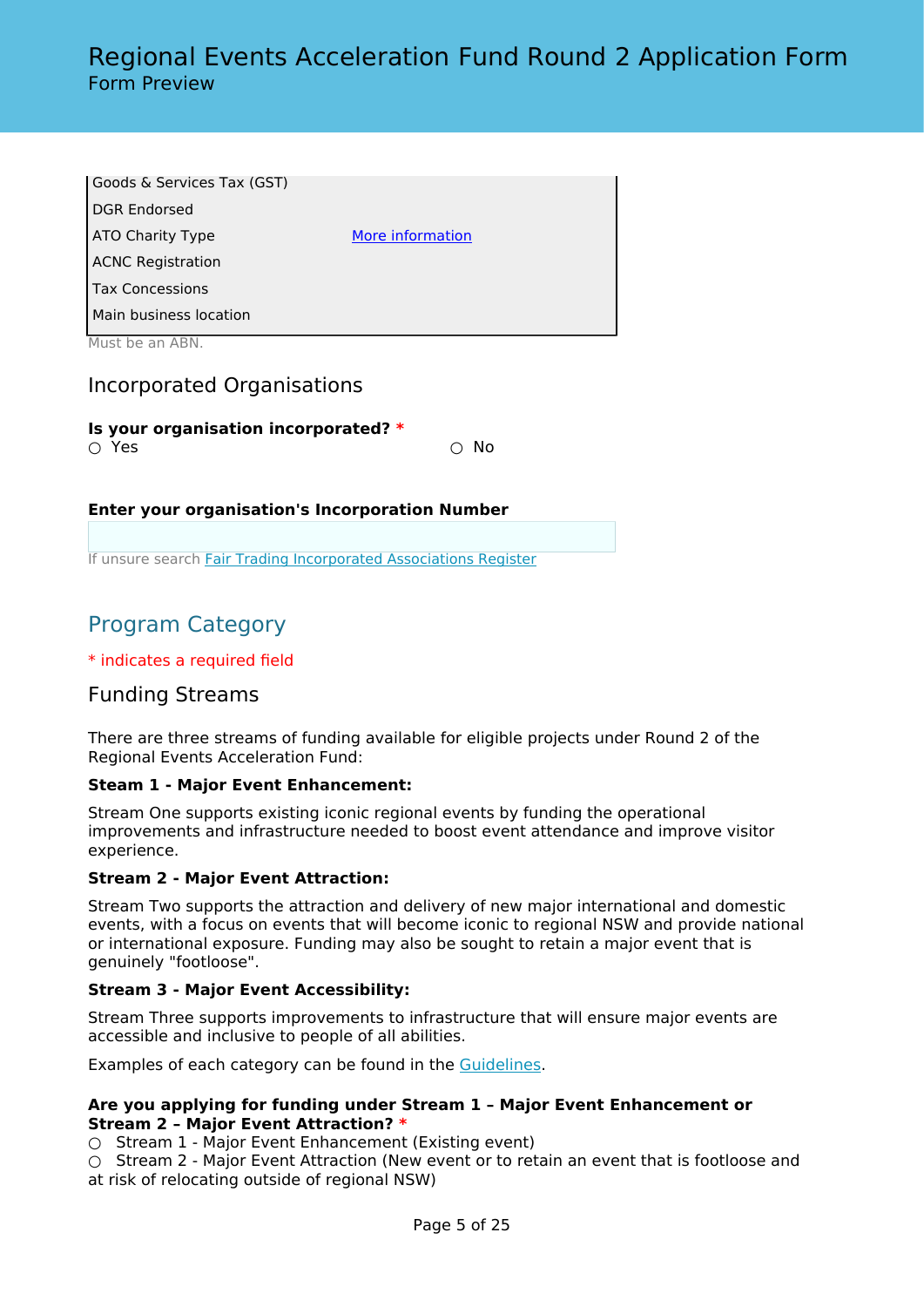# **Are you also applying for funding under Stream 3 – Major Event Accessibility (accessibility and inclusion infrastructure improvements)? \***

 $\circlearrowright$  Yes  $\circlearrowright$  No. Applicants must apply for either Stream One or Two to be eligible for Stream Three. Applicants cannot apply to Stream Three only.

# Event Type

While this event may fit within multiple activity categories, applicants only need to select the category that best represents their event activity.

# **Which of these categories best represent your event? \***

- $\bigcirc$  Major sporting and lifestyle
- $\bigcirc$  Major food and beverage

 $\bigcirc$  Major music, art and cultural events, and regionally significant agricultural field day events

# Event/Project Classification

Please assist us by completing the section below to classify your event/project and deliverables. See definitions below to assist with your selections:

**Classification** - means how you would classify the event/project scope.

**Beneficiaries** - means what group/s will benefit for the delivery of your event/project.

**Sub categories** - these are based off your selections for the question "Groups who will Benefit". This is not an exhaustive list, where possible please select an additional option to provide more information about your project.

# **How would you classify your event/project? \***

- □ Equipment
- □ Event
- $\n  $\Box$ \n New infrastructure$

### **Will your event target youth (12-24 years old)? \***

 $\bigcirc$  Yes  $\bigcirc$  No

# **Will the event be inclusive and 'Fully Accessible'? \***

- Yes Fully accessible
- $\bigcirc$  Yes Partially accessible
- $\bigcirc$  No Not accessible at all

Fully Accessible means all members of the community can access the entire event, including those with limited mobility or support needs.

# **What groups will benefit from your event/project? \***

□ Community

□ Aboriginal or Torres Strait Islander people (if any part of your event/project has exclusive programming that benefits this group)

- □ Recreation/Tourism
- □ Sport

# **Sport Sub Category \***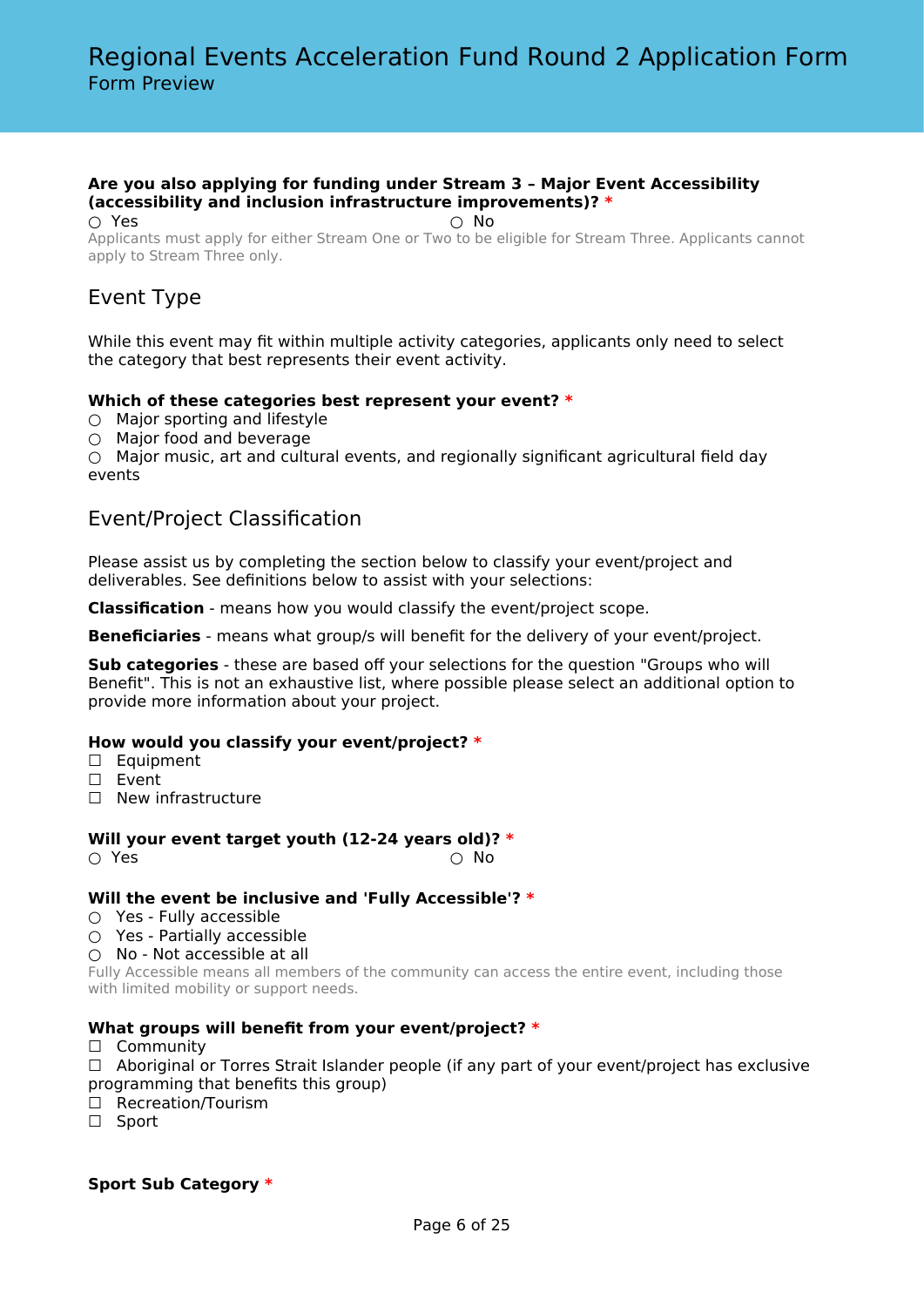# Regional Events Acceleration Fund Round 2 Application Form Form Preview

- 
- 
- ☐ Motor Sport ☐ Tennis Club
- ☐ Outreach & development ☐ Football Club
- ☐ Showground ☐ Other:
- ☐ Equine ☐ Sporting venue ☐ Golf Course ☐ Surf Life Saving

# Event Details

#### \* indicates a required field

#### **Event Name \***

Must be no more than 15 words. This is the name of your overall event for which your project forms part of i.e. The best event in NSW

### **Expected Event Start Date \***

Must be a date and between 1/7/2022 and 30/6/2023.

### **Expected Event End Date \***

Must be a date and between 1/7/2022 and 30/6/2023.

### **Short Overall Event Description \***

#### Word count:

Must be no more than 100 words.

Please provide a short description for publication purposes. This should be relevant to the overall event program.

### **Provide the URL for the event website (if available)**

Must be a URL.

# Funded Activity

### **Project Name \***

The title of your project should reflect what you will do with the REAF grant within your event. i.e. 'International Performer at [event name]', or 'Additional seating to increase capacity at [event name].'

### **Short Project Description \***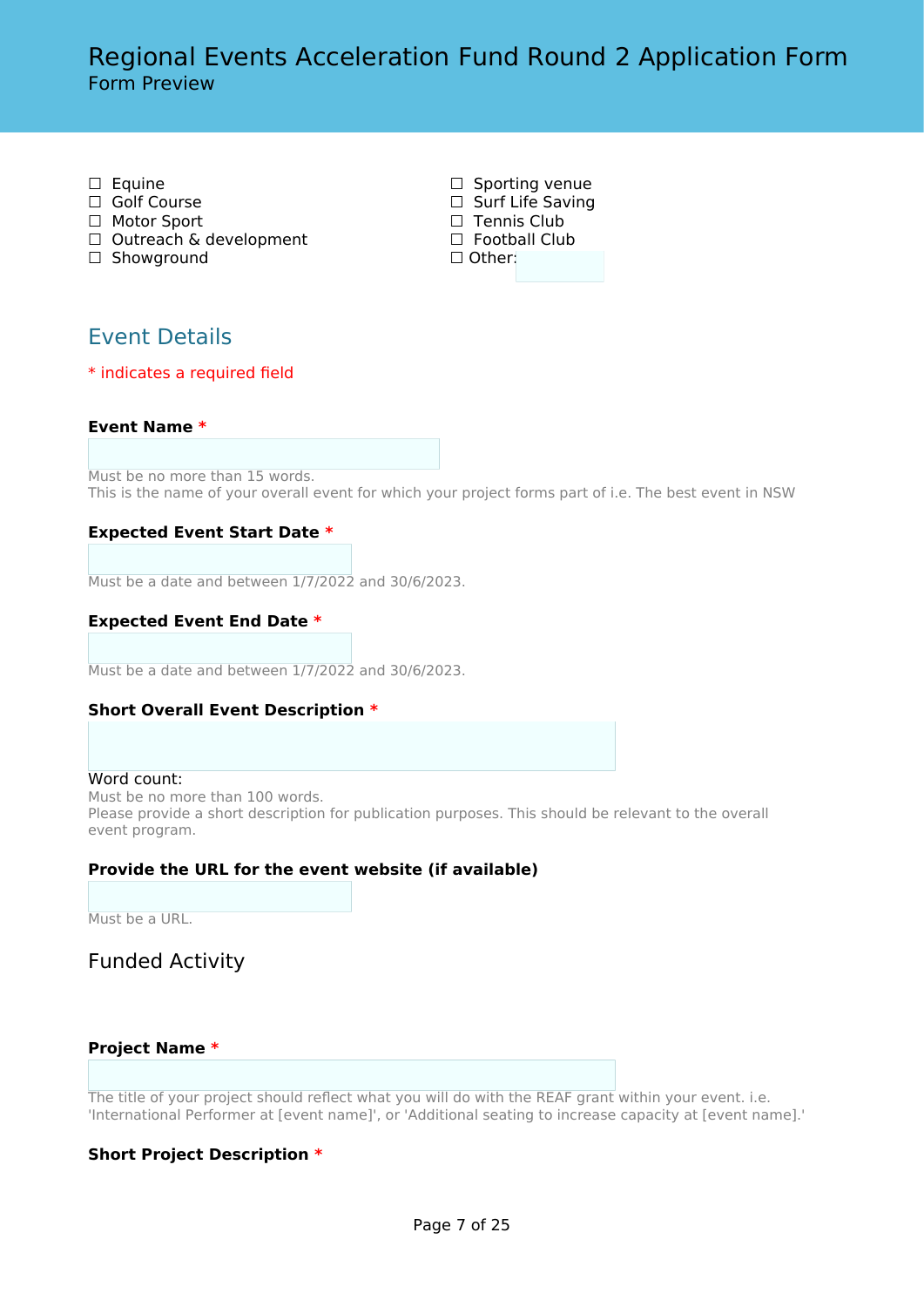#### Word count:

Must be no more than 100 words.

Please provide a short description for publication purposes. This should be relevant to the project being delivered with the funding.

### **List what will be delivered with the funding? \***

#### Word count:

Must be no more than 300 words.

Use bullet points to explain what this funding will be used for within your larger event delivery in NSW and how it will enhance the event and/or improve accessibility. i.e hire of additional stage, performance by international music act, hire of accessible glamping tents, portable amenity block. Note: if you are applying for Stream 1 or Stream 2 AND Stream 3 funding you must specify what each funding stream will be used for. Refer to the program guidelines to make sure that these are eligible items for funding.

### **Will this event/project proceed without the REAF funding? \***

 $\bigcirc$  Yes  $\bigcirc$  No For Stream 1 this relates to the funded activity (project) not the event as a whole. Please consider your contingencies and the timeframes for the REAF assessment process in planning your application around event dates.

# Event Location

### \* indicates a required field

Project Location

# **Select the Local Government Area your event is to be located in \***

Projects must be located in one of the eligible regional NSW Local Government Areas, Lord Howe Island or the Unincorporated Far West.

# **Select the Electorate that your event is to be located in \***

Click [here](https://www.elections.nsw.gov.au/Elections/Find-my-electorate) to check the Electorate for your project.

### **Select the Destination Network your event is to be held in \***

Applicants should visit the [DNSW webpage](https://www.destinationnsw.com.au/our-industry/contacts-and-associations/dns) for relevant Destination network contacts.

### **Enter the venue name for your event \***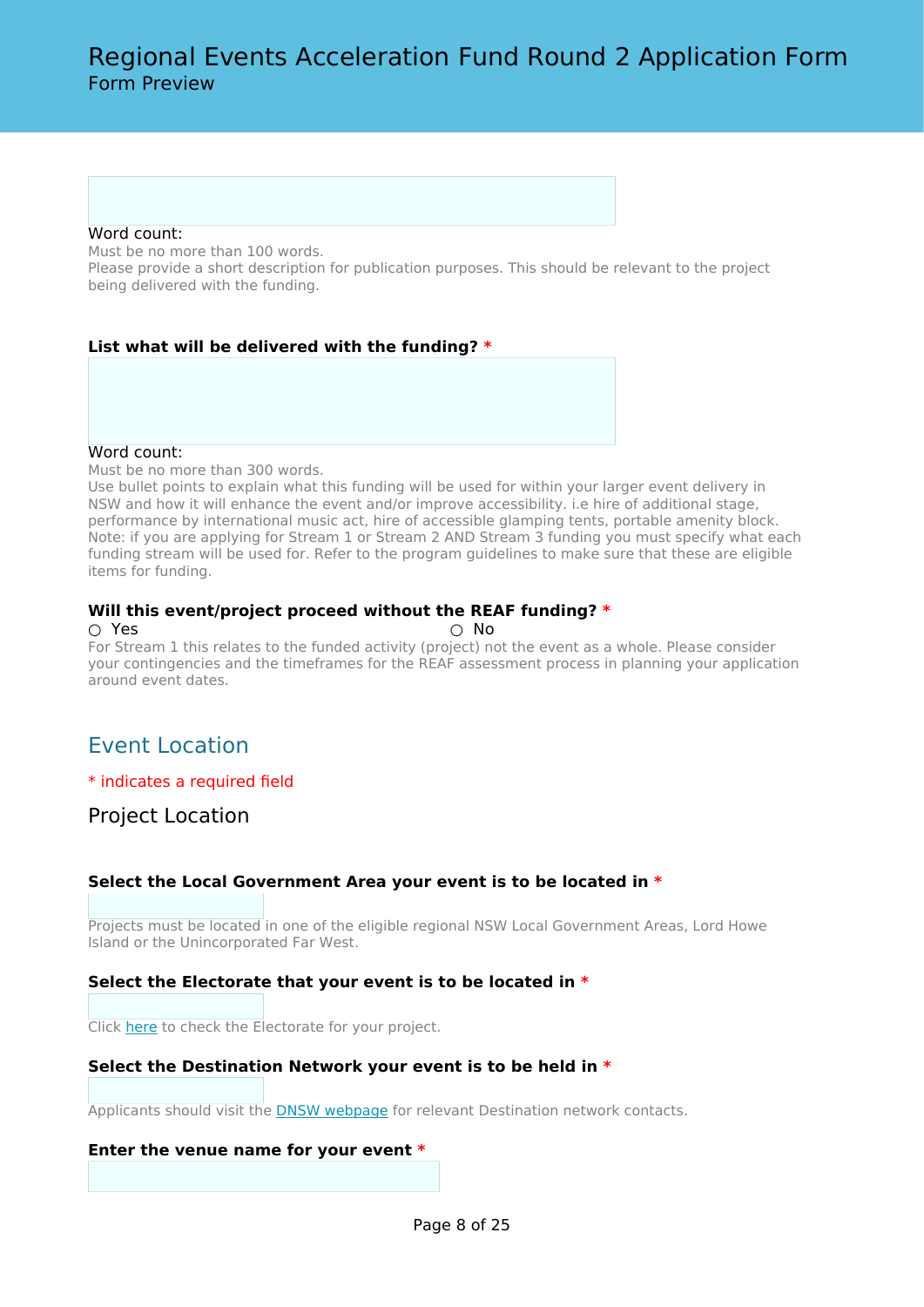# **Enter the main event location \***

Address



State must be NSW. This is the address where the event/project will take place. If your event/project involves multiple locations, enter the main location here. Refer to the Guidelines for information about how to complete your application if you are planning a touring event.

#### **Will the event be hosted in a NSW border community community/region? \***  $\bigcirc$  Yes  $\bigcirc$  No

# NSW Border Region

Events held on the border of NSW and other states or territories are eligible to apply, however applicants must show at least 80 per cent of the event's activity will be physically located in regional NSW, or at least 50 per cent of its economic benefit will flow to regional NSW.

### **Will 80 percent or more of the event's activity be physically located in regional NSW? \***

○ Yes ○ No If more than 20 percent of the event's activities will be physically located outside regional NSW, applicants will need to demonstrate at least 50 per cent of the economic benefit will flow to regional NSW.

### **Outline how you will measure cross border activity and the economic impact in regional NSW \***

Word count: Must be no more than 300 words.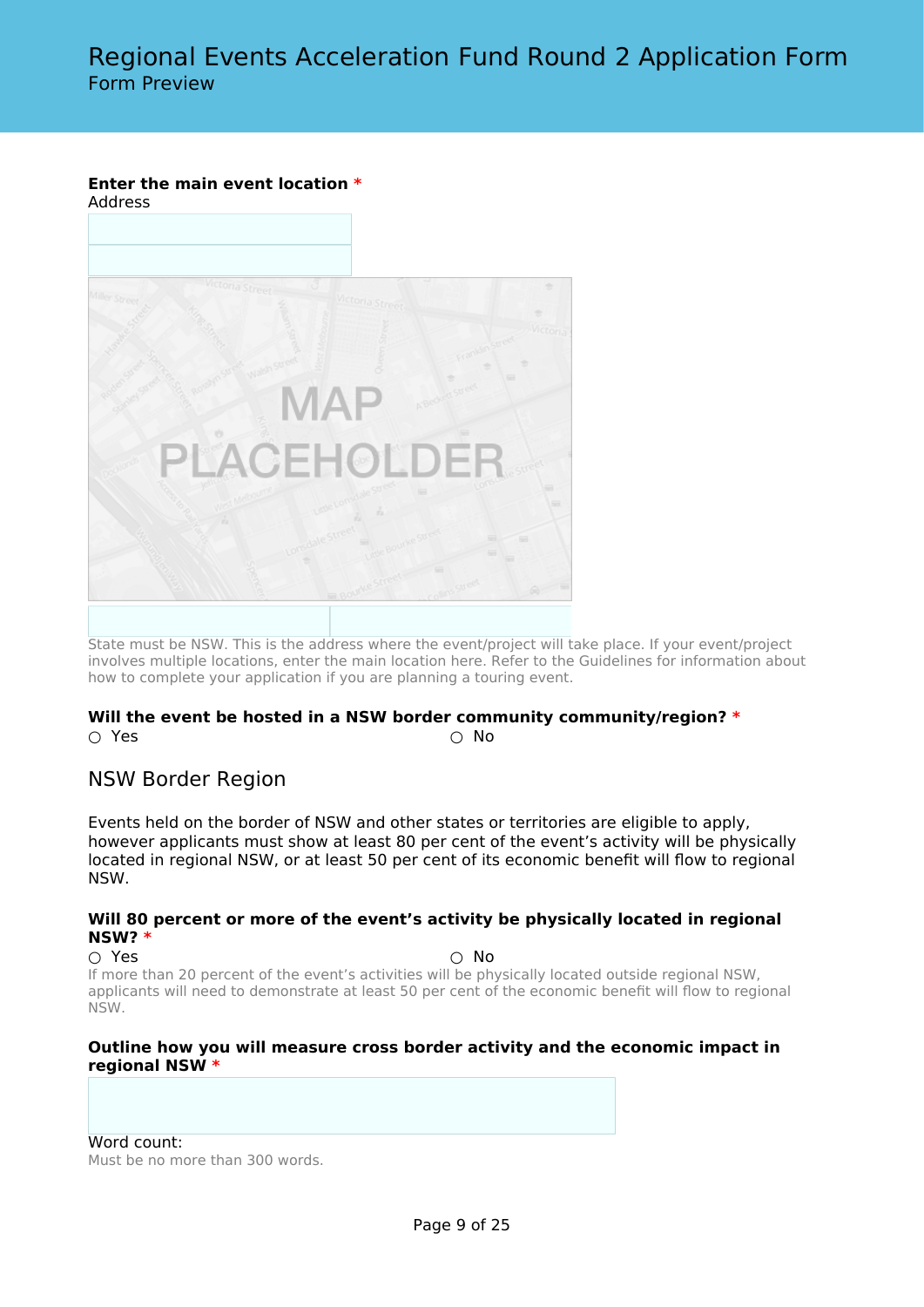# Event location information

### **Who owns the land where your event will be held? \***

- $\cap$  Local council
- NSW Government
- Commonwealth Government
- $\bigcirc$  Community group
- $\cap$  Private land<sup> $\cap$ </sup>

^REAF supports events that are accessible to the public. Events held on private land must demonstrate they meet this eligibility criteria.

**Do you require property or landowner's consent to deliver your event? \*** ○ Yes ○ No

### **Upload a copy of your property or landowner consent (if applicable)** Attach a file:

A template landowner consent form is available [here.](http://nsw.gov.au/reafund) Please name your file: e.g. Landowner consent – REAF2-xxxx

# Development Approval

We encourage you to consult with your local council in relation to development approval for your event. If development approval is required it can take several months depending on the events complexity. This will prevent any unnecessary delays to the delivery of your event.

### **Does your event/project require development approval? \***

 $\cap$  Yes  $\cap$  No.

**Have you applied for your development approval? \***  $\circlearrowright$  Yes  $\circlearrowright$  No.

**Upload a copy of your development approval (if applicable)** Attach a file:

Please name your file: e.g. Development approval – REAF2-xxxx

### **If your project requires development approval but it is not yet secured, please provide a timeline on your approach to securing development approval**

Word count: Must be no more than 100 words. This may be applicable for projects funded under Stream 3.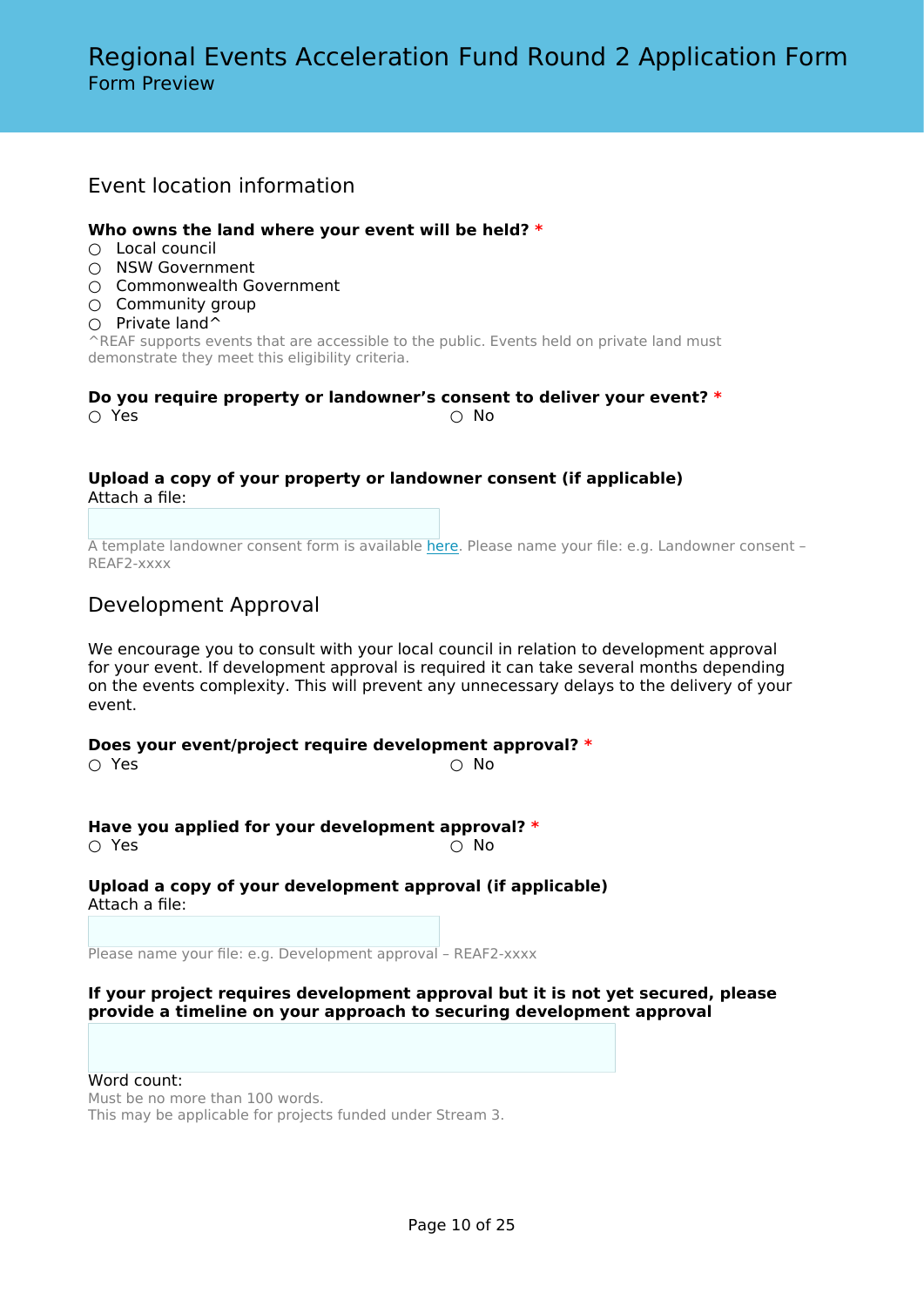# Deliverability and Affordability

### \* indicates a required field

# Event Management Plan

Applicants should have an event management plan with clear strategies for measuring and evaluating visitation and the visitor experience. Your event management plan should include an accessibility and inclusion plan, as well as a plan for engagement of disadvantaged youth.

For Stream 1 and 3 applications, the plan should highlight how the funded activity will enhance visitation, or visitor experience and/or improve accessibility

#### **Upload a copy of your event management plan \*** Attach a file:

A maximum of 1 file may be attached.

Please name your file: e.g. Event Plan – REAF2-xxxx. Your event management plan should include strategies and plans relevant to accessibility and inclusion and engagement of disadvantaged youth. An event management plan should also have clear strategies for measuring and evaluating visitation and the visitor experience. Please use the [Toolkit for Accessible and Inclusive Events](https://www.dpc.nsw.gov.au/tools-and-resources/event-starter-guide/accessibility/) resource.

### **Is your accessibility and inclusion plan included in your event management plan? \***

 $\bigcirc$  Yes  $\bigcirc$  No

### **Upload a copy of your accessibility and inclusion plan \*** Attach a file:

A maximum of 1 file may be attached. Please name your file: e.g. Accessibility and Inclusion Plan – REAF2-xxxx.

# Event Marketing Plan

Applicants should have an event marketing plan which details how the event will provide marketing benefits for regional NSW, as well as how it will generate interstate, national and/ or international exposure.

**Is your event marketing plan included in your event management plan? \***  $\bigcirc$  Yes  $\bigcirc$  No

### **Upload a copy of your event marketing plan** Attach a file:

A maximum of 1 file may be attached.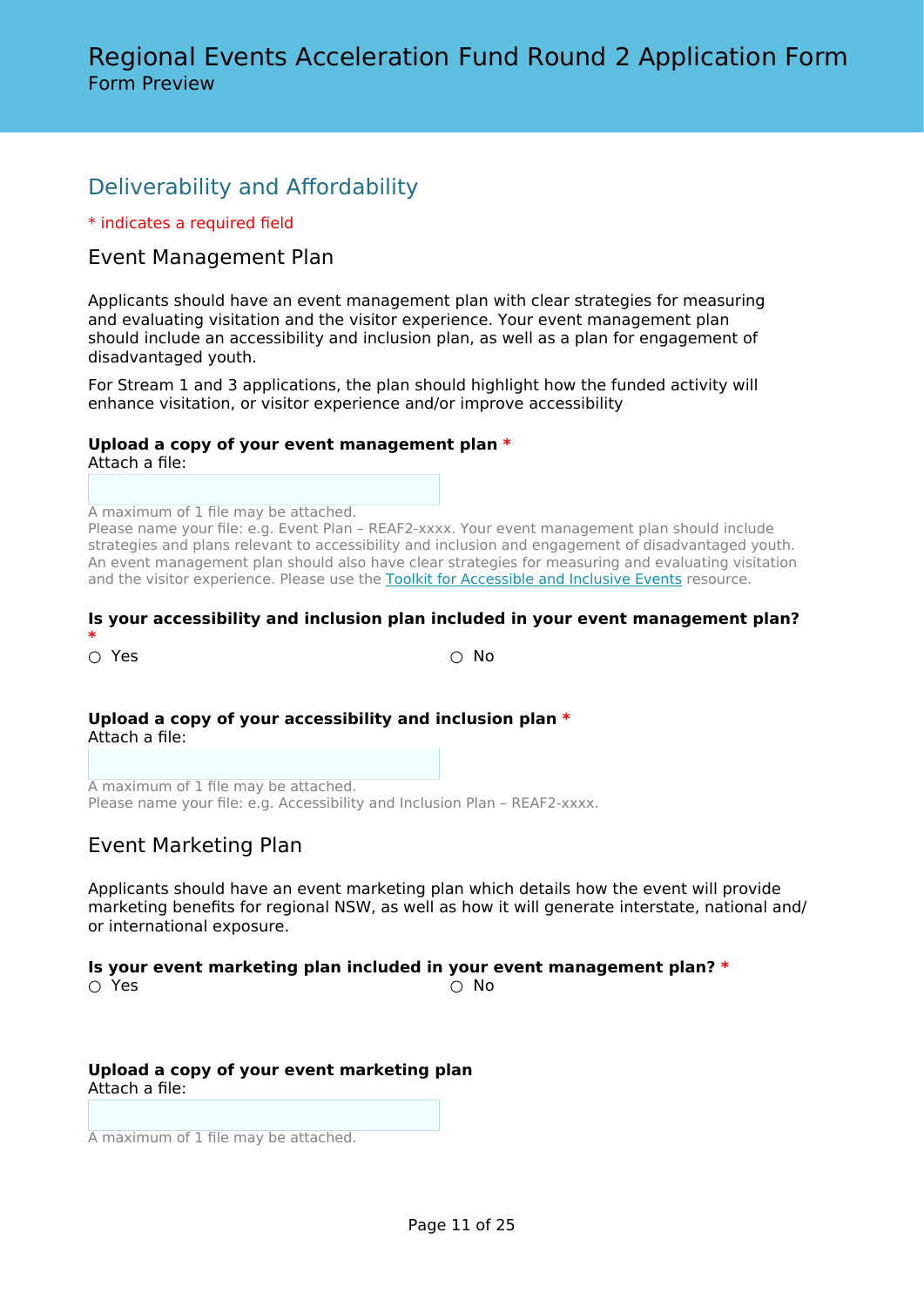Your event marketing plan does not need to be an in-depth plan, but does need to include your target market and where you are planning to focus your marketing spend. Please name your file: e.g. Event Management Plan – REAF2-xxxx.

# Event Delivery

Applicants must demonstrate they have a well-structured and organised event management committee or external events company in place with access to operational and marketing expertise, and the ability to handle issues such as public liability and insurance matters.

#### **Summarise the expertise of those who form the management committee or govern the organisation, and who will be involved in delivering the event. \***

Word count: Must be no more than 300 words.

### **If your organisation has delivered events previously, provide background (including size and scale)**

Word count: Must be no more than 100 words.

**Applicants should consider schelduling the event in an off-peak or shoulder period and consider the accommodation capacity of the host location, including if the scheduling will clash with another major event hosted in the same region. Explain the approach you have taken to scheduling this event. \***

### Word count:

Must be no more than 100 words.

What steps have you taken when considering the event scheduling? Have you considered scheduling the event in an off peak or shoulder tourism period? Have you considered other local events and avoided possible clashes that may occur?

# Risk Management

You are required to provide a risk management plan that clearly outlines strategies and processes to mitigate risk.

#### **Upload a copy of your risk management plan \*** Attach a file:

A maximum of 1 file may be attached. This should include risk treatments (or mitigation strategies).

# Public Liability Insurance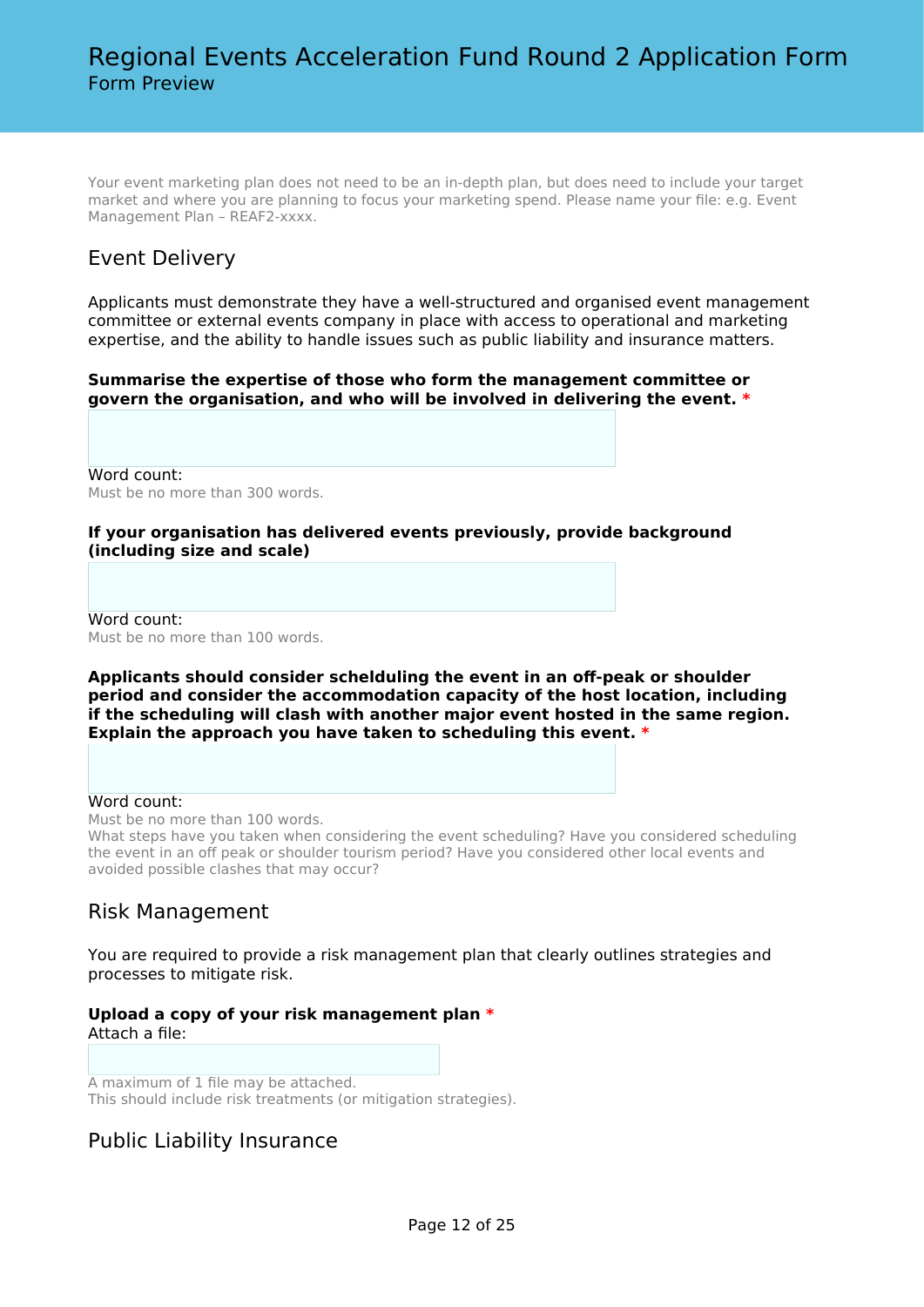### **Does your organisation have at least \$20 million public liability insurance? \***

○ Yes ○ No A Certificate of Currency for the period the event will be held will be required by the Department should your project successfully receive funding.

# **Upload a copy of your Certificate of Currency \***

Attach a file:

A maximum of 1 file may be attached.

# Stream Three - Major Event Accessibility

\* indicates a required field

# Stream Three – Major Event Accessibility

Stream Three applicants must align their project with the relevant Disability Inclusion Action Plan and improve the visitor experience of people with disability.

Stream Three applicants must also demonstrate that they have capacity to deliver their project in the specified time and show that the infrastructure will be in place for the event for which the applicant has applied for funding.

### **What type of event infrastructure will be funded? \***

□ Fixed Permanent Infrastructure

- ☐ Temporary Infrastructure Purchased
- □ Temporary Infrastructure Hired

Select as many options as applies to your project

#### **How does your project align with your local council's Disability Inclusion Action Plan \***

#### Word count:

Must be no more than 300 words.

A Disability and Inclusion Action Plan (DIAP) outlines ways in which the organisation ensures its goods, services, workplace, premises and facilities are accessible and inclusive to people with disability. If your organisation has a DIAP, outline how the event proposal responds to the DIAP. More information can be [found here](https://www.facs.nsw.gov.au/inclusion/advisory-councils/disability/inclusion-plans/chapters/register)

#### **Outline how this project uses universal design principles and promotes accessibility and inclusion? \***

#### Word count:

Must be no more than 300 words.

Applicants should outline how the project: accommodates a wide range of individual preferences and abilities and minimises hazards; the design can be used efficiently and comfortably; appropriate size and space are provided for approach and use.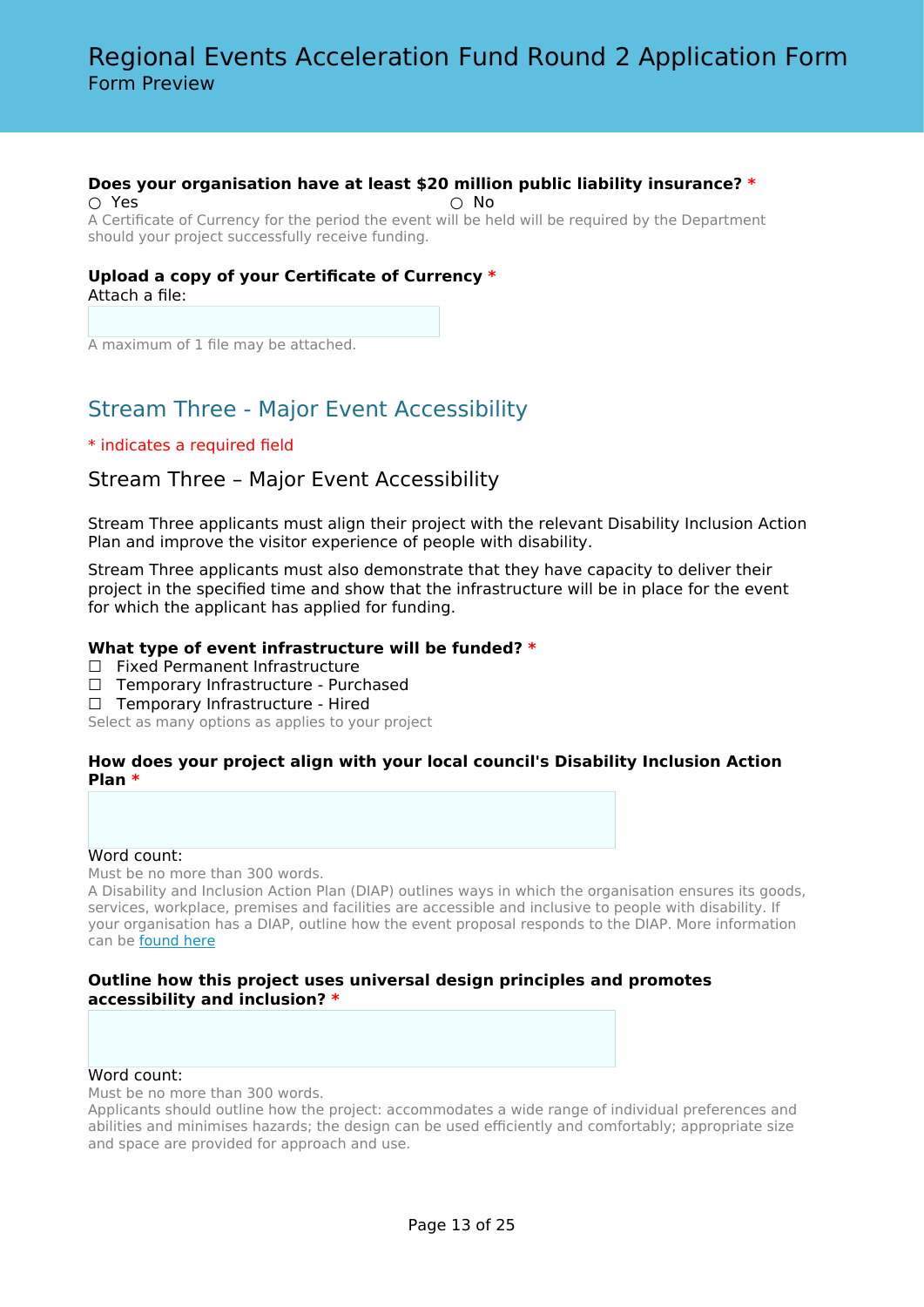# **Upload a project management plan (if applicable)**

Attach a file:

This should include project scope, project timeframes including procurement and construction phase for the project, as well as ongoing maintenance costs, access agreements and public/private partnerships (if applicable).

#### **Is there a business case for purchasing or constructing the event infrastructure instead of hiring it? If so, outline the reasons here. \***

#### Word count:

Must be no more than 300 words.

A business case could include factors such as economies of scale; the cost of transportation of temporary fixtures to remote locations versus their permanent acquisition; opportunities for reuse and repurposing fixtures for future events.

**Will the infrastructure remain within NSW for the life of the asset? \*** ○ Yes ○ No

# **What are the future plans for the infrastructure (after your funded event)? \***

Word count: Must be no more than 300 words.

# **If the purchased/fixed infrastructure will be utilised in partnership with another event/organisation, please attach a copy of an agreement between the applicant and the other entity.**

Attach a file:

The agreement should outline the plans for maintenance and how the asset will be utilised by the partner organisations beyond the actual event that is the focus of this application.

# Event Budget

### \* indicates a required field

# Stream One Funding

Applications must seek a minimum of \$50,000 up to a maximum funding amount of \$200,000. Stream One applicants are eligible to apply for up to 25 per cent of their total event cost.

Refer to the FAQ section of the [REAF website](https://www.nsw.gov.au/regional-growth-fund/regional-events-acceleration-fund) for guidance on your eligibility to request funding up to 25 per cent of the total event cost.

### **Should my grant request include GST?**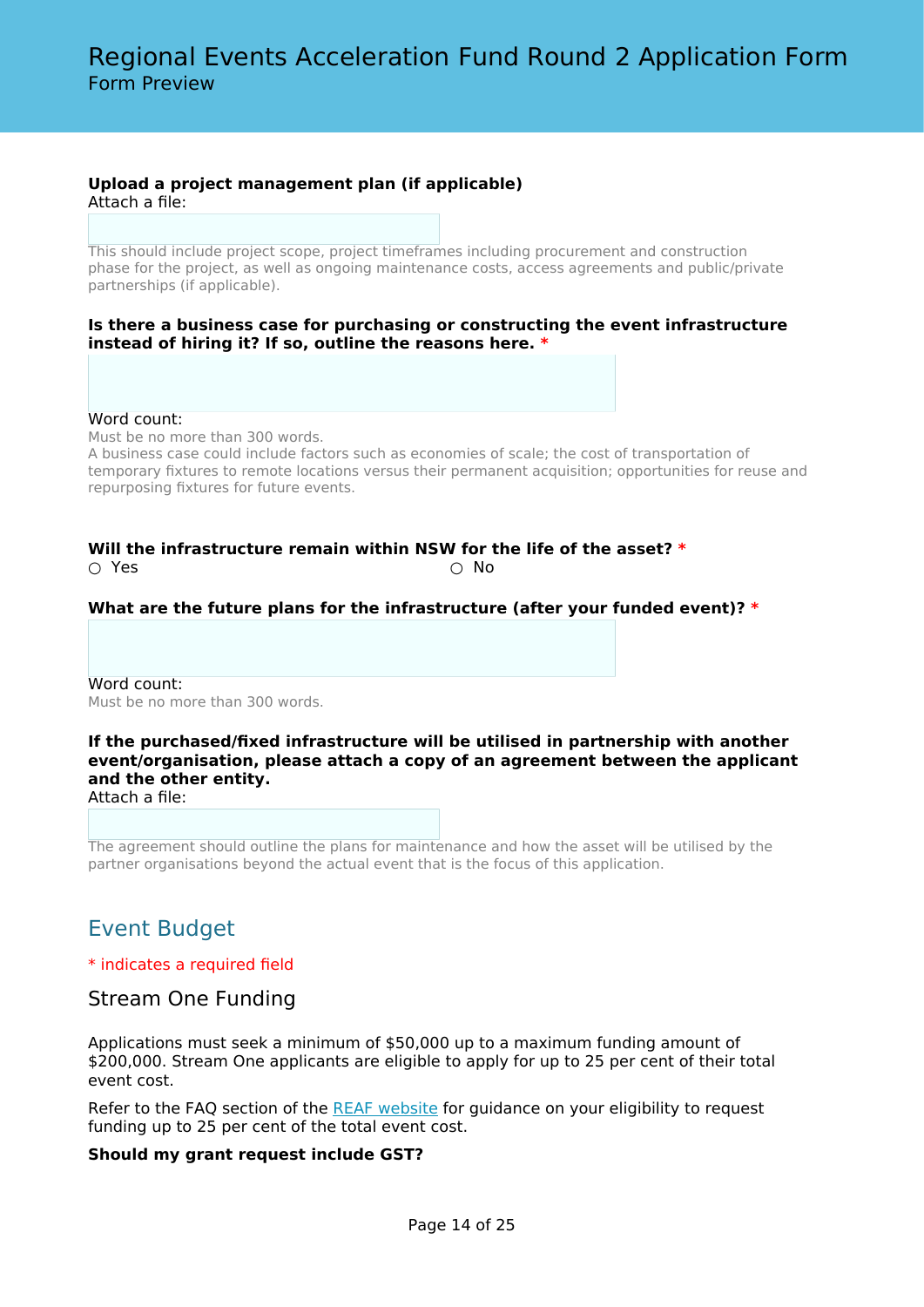- GST is not payable on grant payments to local Councils under REAF because the payments are between government related entities.
- For eligible community organisations registered for GST and where it is payable, the Department will pay the approved grant amount plus 10 per cent.
- If eligible community organisations are not registered for GST, they will need to incorporate any GST paid by them to third parties into the event budgets and the grant amount.

Please ensure project costs include any GST payable to deliver the project

### **Total event cost without funding**

\$ Must be a dollar amount. Cost for the overall event, excluding funding requested.

# **Total amount of Stream 1 REAF funding requested \***

\$

Must be a whole dollar amount and at least \$50,000. GST exclusive where applicable.

# **Percentage of funding requested**

This number/amount is calculated. Stream One applicants are eligible to apply for up to 25 per cent of their total event cost.

# Stream One Co-Contribution

The financial co-contribution may be from the applicant or other funding sources, but must be confirmed. This co-contribution relates to the project/ event activity for which funding is being sourced, not the entire event program delivery.

# **Co-Contribution amount**

\$ Must be a dollar amount. Enter 0 (zero) if not co-contributing to this project. GST exclusive where applicable.

# Stream Two Funding

Applications must seek a minimum of \$100,000 with no maximum funding limit.

# **Should my grant request include GST?**

- GST is not payable on grant payments to local Councils under REAF because the payments are between government related entities.
- For eligible community organisations registered for GST and where it is payable, the Department will pay the approved grant amount plus 10 per cent.
- If eligible community organisations are not registered for GST, they will need to incorporate any GST paid by them to third parties into the event budgets and the grant amount.

# **Total Amount of Stream 2 REAF Funding Requested \***

\$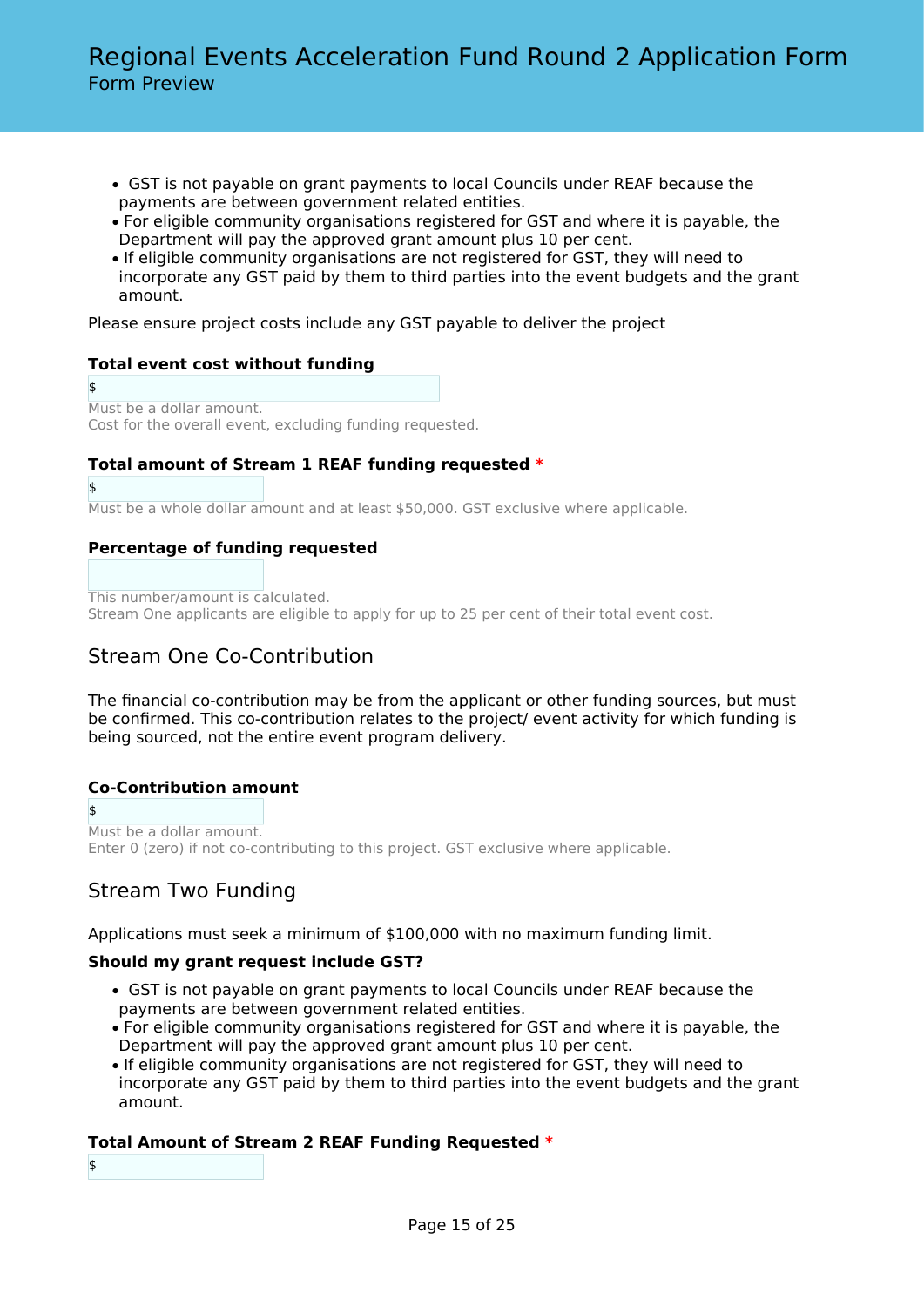Must be a whole dollar amount and at least \$100,000. GST exclusive where applicable.

# Stream Two Co-Contribution

At least 25 per cent of the total grant amount must be co-contributed to be eligible for funding. This co- contribution relates to the project/ event activity for which funding is being sourced, not the entire event program delivery.

Co-contributions must be cash and cannot be made in-kind. Evidence of the co-contribution must be provided, and co-contributions cannot be made using funding received from the NSW Government.

# **Co-Contribution Amount**

 $\ddot{\bm{\zeta}}$ Must be a dollar amount. GST exclusive where applicable.

# **Percentage of Co-Contribution**

This number/amount is calculated.

# **Total Event Cost**

Must be a number. The total cost of running your event.

# Stream Three Funding

Applications must seek a minimum of \$15,000 up to a maximum funding amount of \$100,000.

# **Should my grant request include GST?**

- GST is not payable on grant payments to local Councils under REAF because the payments are between government related entities.
- For eligible community organisations registered for GST and where it is payable, the Department will pay the approved grant amount plus 10 per cent.
- If eligible community organisations are not registered for GST, they will need to incorporate any GST paid by them to third parties into the event budgets and the grant amount.

# **Total Amount of Stream 3 REAF Funding Requested**

 $\ddot{\bm{\zeta}}$ 

Must be a whole dollar amount and at least \$15,000. GST exclusive where applicable.

# Stream Three Co-Contribution

At least 25 per cent of the total grant amount must be co-contributed to be eligible for funding. This co- contribution relates to the project/ event activity for which funding is being sourced, not the entire event program delivery.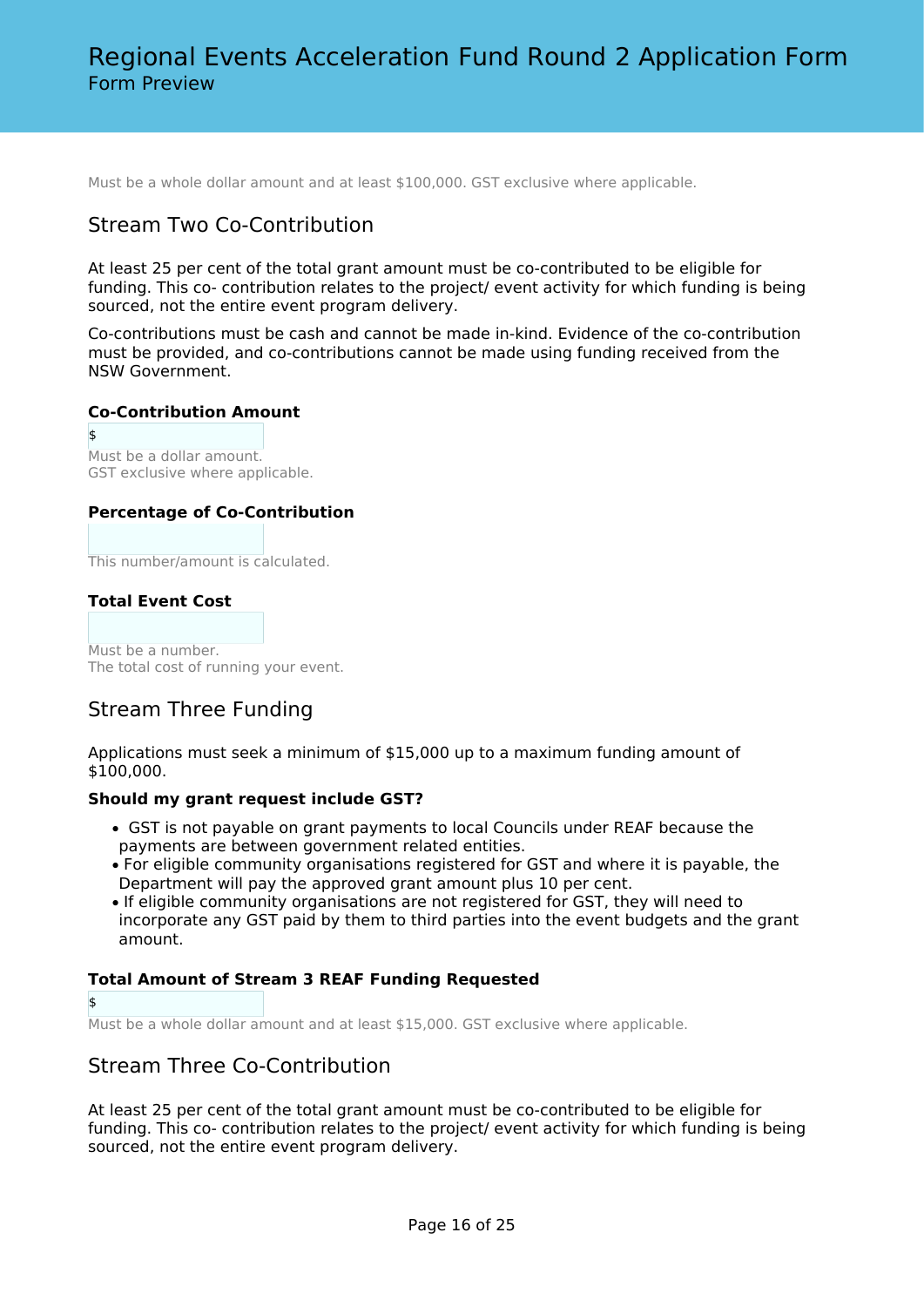Co-contributions must be cash and cannot be made in-kind. Evidence of the co-contribution must be provided, and co-contributions cannot be made using funding received from the NSW Government.

### **Co-Contribution Amount**

 $\ddot{\bm{\zeta}}$ Must be a dollar amount. GST exclusive where applicable.

### **Percentage of Co-Contribution**

This number/amount is calculated.

# Evidence of Co-Contribution

Where relevant, applicants must provide evidence of secured financial co-contributions as part of their application. Co-contributions must be cash and cannot be made in-kind. Cash that is forecast to be gained as revenue through ticket sales or other revenue streams as a result of the event delivery such as merchandise sales cannot be used as a co-contribution. Co-contributions cannot be made using funding received from the NSW Government.

Projects that maximise investment from the applicant, Commonwealth Government and/or other industry contributions will be preferred.

### **Upload evidence of co-contribution**

Attach a file:

### **Has the event/project you are currently seeking REAF funding for already received funding from another NSW Government agency, including Destination NSW programs, or Commonwealth funding programs? \***

 $\bigcirc$  Yes  $\bigcirc$  No If funding has been received, please include this in the event budget spreadsheet, listing the deliverables from that funding source

# Funding from another NSW Government or Commonwealth funding program/s

| <b>Funding Source</b> | <b>Funding Amount</b>    |  |
|-----------------------|--------------------------|--|
|                       | Must be a dollar amount. |  |
|                       |                          |  |
|                       |                          |  |
|                       |                          |  |

### **Are you waiting on the outcome of a funding application from another NSW Government agency (including Destination NSW programs), or Commonwealth funding programs for the event/project?**

 $\bigcirc$  Yes  $\bigcirc$  No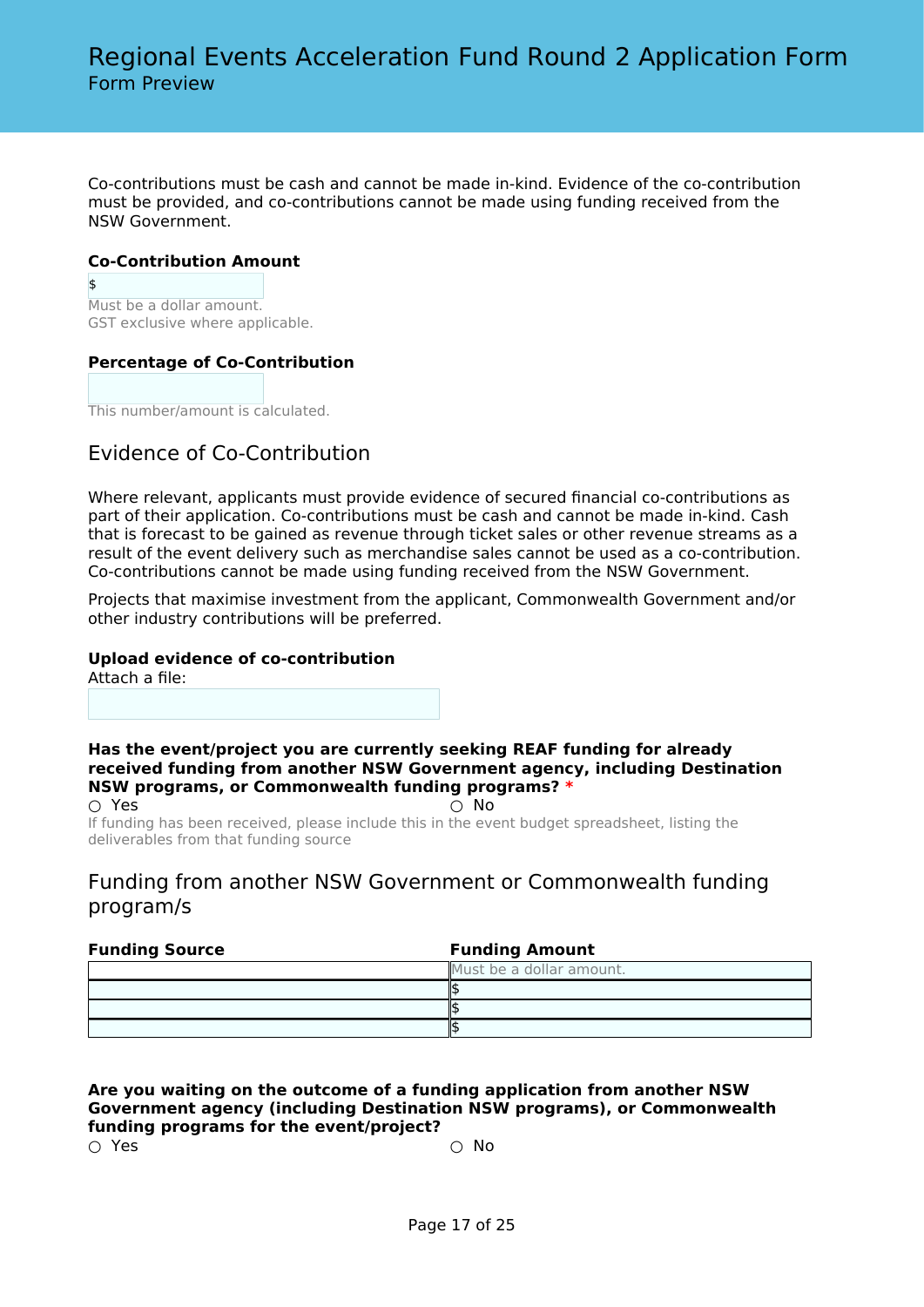Event Budget

**Upload the event budget \*** Attach a file:

A maximum of 1 file may be attached. Excel format only. Please use the event budget template found on [our website.](https://www.nsw.gov.au/regional-growth-fund/regional-events-acceleration-fund) The event budget should include project budget. Please name your fine: e.g. Budget – REAF2 – xxxx.

# Cost Evidence

Provide evidence of all costings relevant to this funding application, as outlined in your event budget.

# **Upload Quote(s) / Detailed Estimates \***

Attach a file:

A maximum of 1 file may be attached.

Please name your file: e.g. Quote 1 – REAF2-xxxx. Multiple documents can be merged as a single PDF file and uploaded if you are sourcing quotes from a variety of suppliers.

# Economic Impact

\* indicates a required field

# Visitor Attendance

### **Explain how this funding will boost attendance and improve visitor experiences, including for people with disability. \***

### Word count:

Must be no more than 300 words.

Applicants must demonstrate how the funded project will help boost event attendance, improve the visitor experience or lead to increased length of stay. Applicants are encouraged to provide examples of how they will make their event accessible for people of all abilities.

### **Estimate how many people the event will attract. \***

### Must be a number.

This is inclusive of additional visitation that funded activities will attract. Applicants must demonstrate the event is able to attract over 5,000 people. Events that will attract fewer than 5,000 people can demonstrate they are regionally significant by providing strong evidence of economic benefit through visitation and by providing letters of support.

### **Estimate how many of these visitors will attend the event from further than 50km of the event location. \***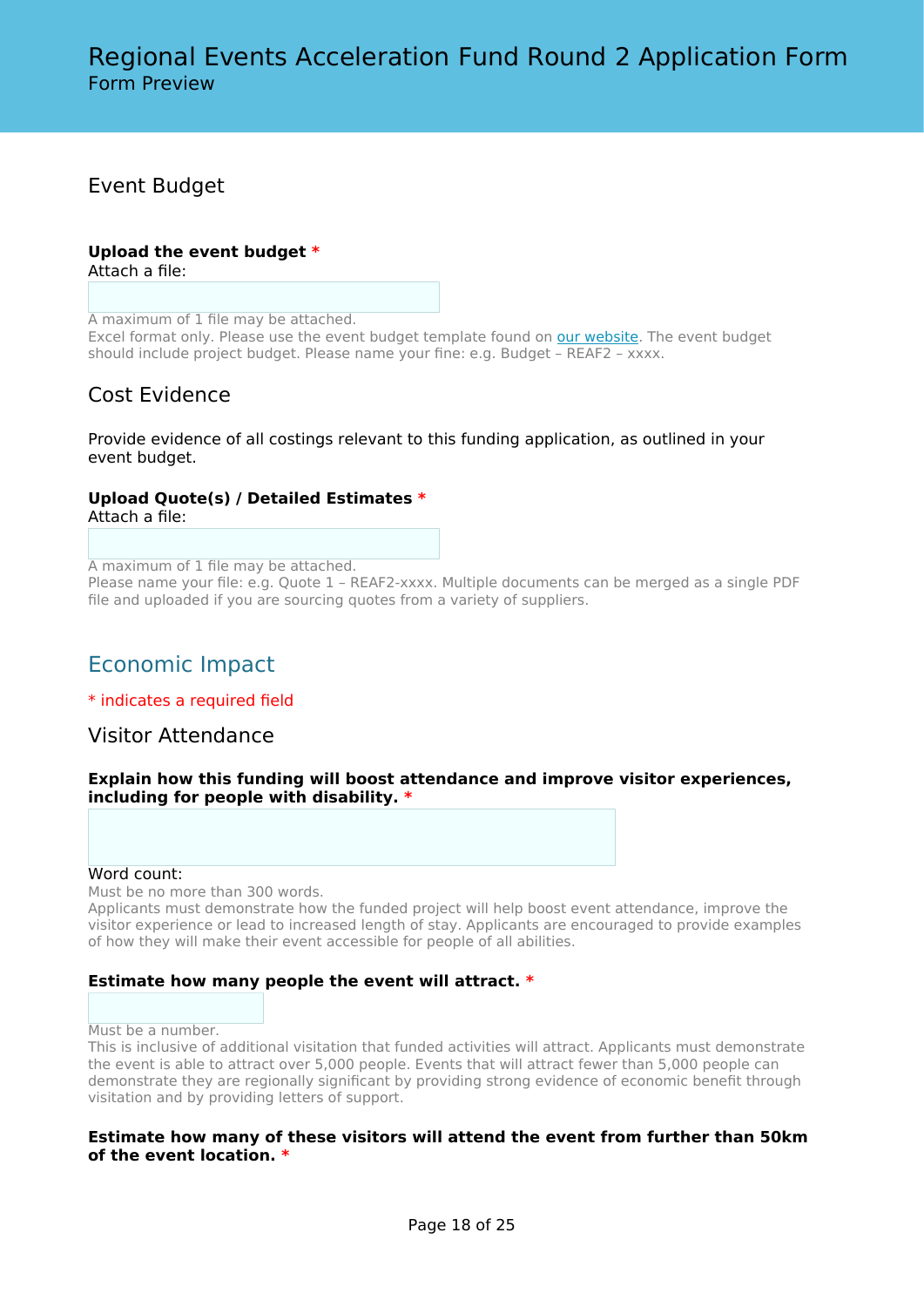Must be a number.

This is inclusive of additional visitation that funded activities will attract. Applicants must be able to demonstrate a target of more than 30 per cent participation in the event from visitors, with a visitor defined as being someone who lives 50km or more from where the event is being held.

# Stream One - Additional Visitation

Stream One applicants must demonstrate how the event infrastructure and operational support will help boost event attendance.

### **Estimate how many additional people the funded activity will attract. \***

Must be a number. This figure should match the total additional visitation in the datasheet.

### **Estimate how many of these additional visitors will attend the funded activity from further than 50km of the event location. \***

Must be a number.

This figure should match the combined visitation of attendees from further than 50km of the event location, interstate and international visitors in the datasheet.

#### **Upload supporting documentation to show that your funded event will increase and/or improve visitation to the region.** Attach a file:

Applicants must demonstrate that their project / event is regionally significant, as defined by evidence (i.e. through previous event ticket sales) confirming the event is able to attract over 5,000 people. Events that will attract fewer than 5,000 people can demonstrate they are regionally significant by providing strong evidence of economic benefit through visitation and by providing letters of support.

# Job Creation

Applicants must demonstrate how the project will contribute to the local economy through increased visitation and job creation.

### **Provide an estimate of the Full Time Equivalent (FTE) that will be employed directly to deliver the project (not infrastructure or construction related) \***

Must be a number.

Full Time Equivalent (FTE) staff, where one FTE = 35 hours per week. Includes all FTE related to the delivery of the project- (eg trainers, events management, program coordinator)

### **Provide an estimate of the number of positions that will be created to deliver the project \***

Must be a number.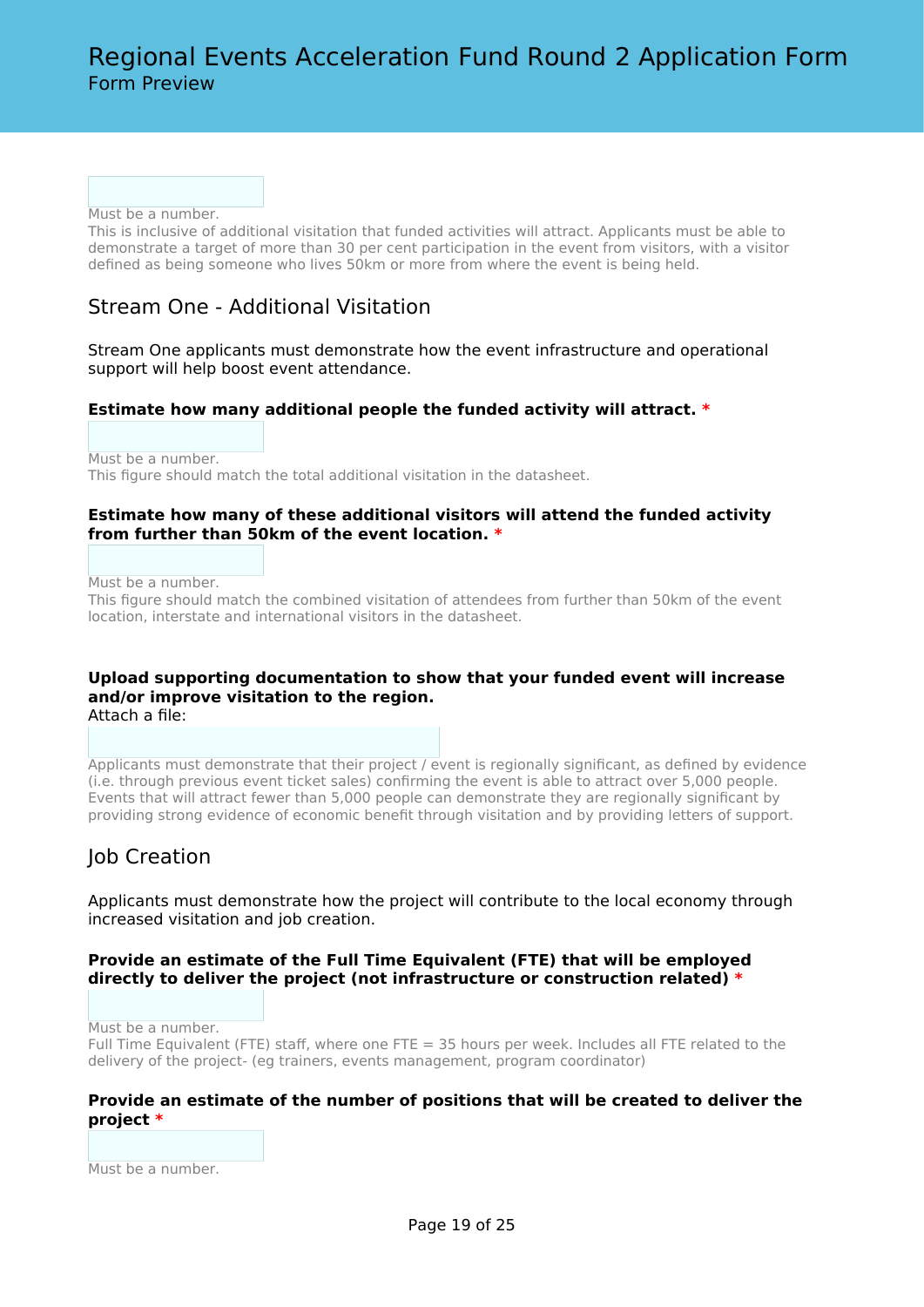Number of positions refers to the number of individual job creation opportunities that have been created regardless of their status (i.e. you may have 1 FTE that are 2 part-time positions of 17.5 hours each per week) and created 2 positions.

### **Are any of the positions identified specifically for Aboriginal and/or Torres Strait Islander people? \***

 $\bigcirc$  Yes  $\bigcirc$  No

# **How many positions are identified specifically for Aboriginal or Torres Strait Islander people? \***

Must be a number.

### **Are any of the positions identified specifically for apprentices or trainees? \***  $\bigcirc$  Yes  $\bigcirc$  No

# **How many positions are identified specifically for apprentices or trainees? \***

Must be a number.

# **Are any of the positions identified specifically for young people? \***

 $\bigcirc$  Yes  $\bigcirc$  No A young person is between the ages of 15 and 24

# **How many positions are identified specifically for young people? \***

Must be a number.

# Economic Data Sheet

Completion of the Economic Data Sheet template provided on the [program webpage](https://www.nsw.gov.au/regional-growth-fund/regional-events-acceleration-fund) is an eligibility requirement of the funding program. Should you require assistance completing the Data Sheet, please contact the program team at [tourism.programs@regional.nsw.gov.au](mailto:tourism.programs@regional.nsw.gov.au).

#### **Upload a completed Data Sheet for your project \*** Attach a file:

A maximum of 1 file may be attached. Please name your file: eg Datasheet REAF2-xxxx. File must be uploaded in excel format.

# Strategic Alignment and Sustainability

\* indicates a required field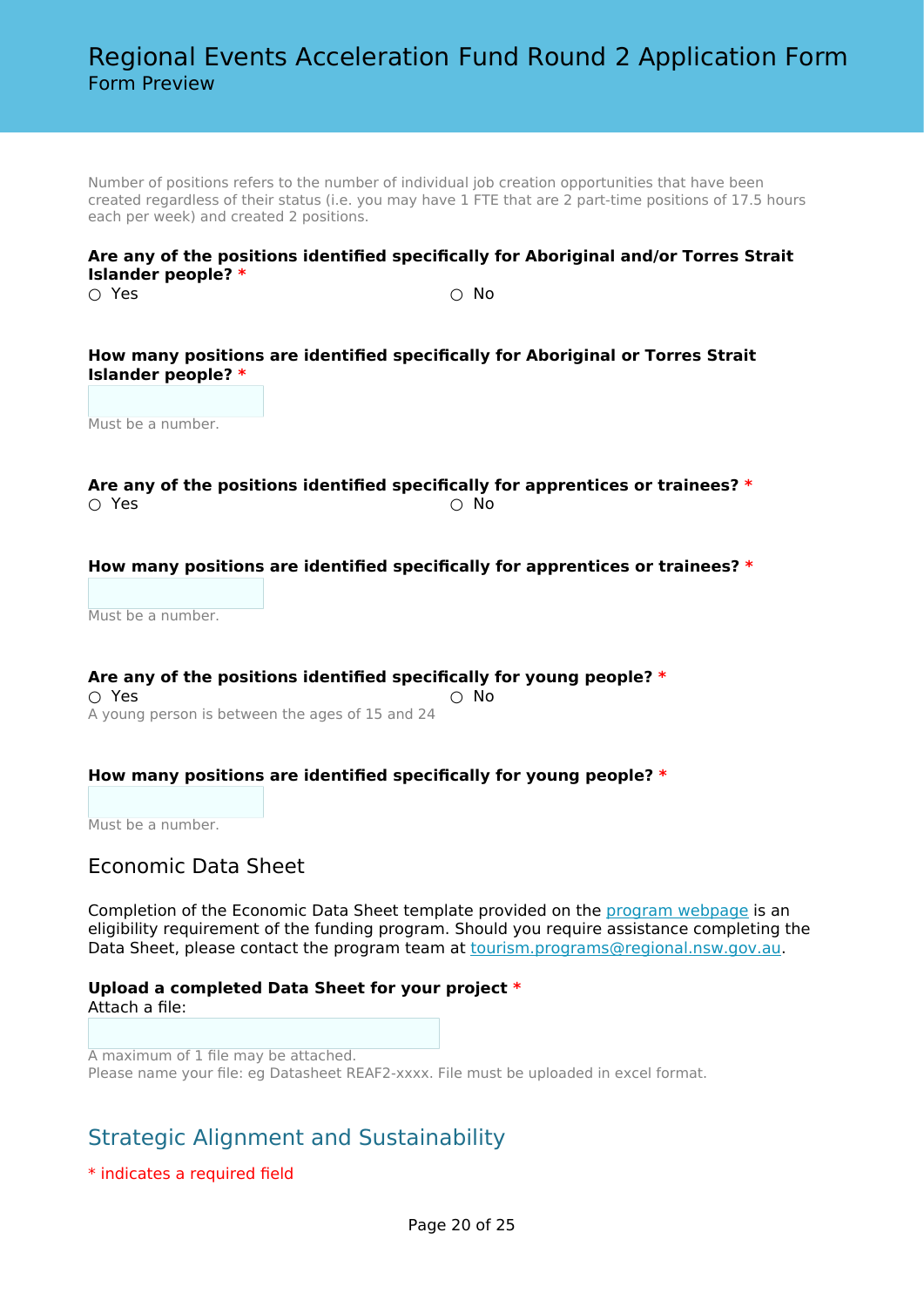### **Outline the long-term vision for the event, including financial sustainability, event development initiatives and plans for growth \***

#### Word count:

Must be no more than 300 words.

Include your commitment to hold the event over multiple years and how the event will be delivered in future without the need for further government funding. Applicants are encouraged to link back to their relevant Stream/s and identify how the funding supports an additional enhancement that can be sustained in future years. For example, Stream 1 funding will be used to secure an international artist, in future years ticket sale revenue will be used to cover these costs.

# **Upload a strategic plan for the event (if applicable)**

Attach a file:

A strategic plan may be used to help demonstrate a long-term vision for the event.

#### **What lasting benefits will the event bring to regional NSW and the host community beyond the event? \***

#### Word count:

Must be no more than 300 words.

Applicants should outline how the event will provide social benefits and community involvement, which will leave a positive legacy of the event in Regional NSW. Examples to consider: Will the event help to develop and foster a positive reputation for the host location? This could be demonstrated through event programming that includes community partnerships and workshops, pre-event activities or destination development such as itineraries designed to encourage repeat visitation.

# Destination Network Engagement

Applicants are strongly encouraged to have engaged with the local tourism industry and the relevant Destination Network to ensure there is effective marketing and promotion for the event.

#### **Have you consulted with the relevant Destination Network in relation to your project/ event? \***

 $\bigcirc$  Yes  $\bigcirc$  No To find the relevant Destination Network for your project [click here](https://www.destinationnsw.com.au/tourism/business-development-resources/destination-management-and-marketing/destination-management-planning).

### **Upload letter of support from the relevant Destination Network \*** Attach a file:

A maximum of 1 file may be attached.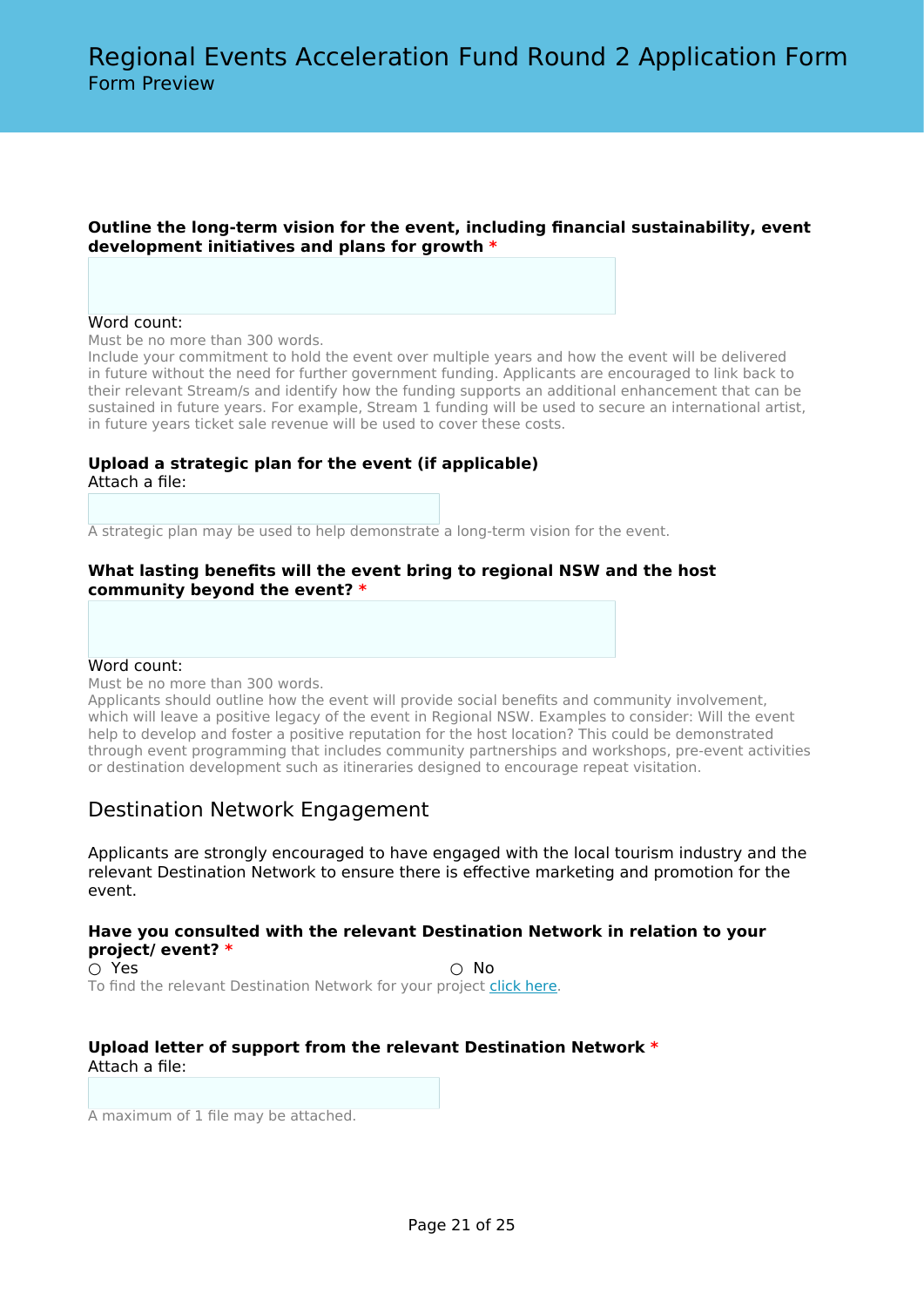#### **How does the project align with the Destination Management Plan and relevant NSW Government strategies? \***

#### Word count:

Must be no more than 200 words.

Projects should demonstrate a clear alignment with the relevant Destination Management Plan. To obtain a copy of the DMP for your region please contact the relevant Destination Network using the details [available here](https://www.destinationnsw.com.au/tourism/business-development-resources/destination-management-and-marketing/destination-management-planning). Projects should also demonstrate an alignment to NSW Government strategies and priorities including through the NSW Visitor Economy Strategy 2030, the Regional Economic Development Strategies and other regional and local plans.

#### **Upload letters of support for your event** Attach a file:

A maximum of 1 file may be attached.

Multiple documents should be merged as a single PDF file and uploaded. Include letters from Local Council and other local stakeholder groups.

# Outcome Measurement

# Measuring your project outcomes

Information on the outcomes of events supported by the REAF Round 2 is required to evaluate the success of the program in achieving its objectives to boost the economic and social recovery of regional NSW. It is a funding requirement for applicants to outline outcomes to be delivered by the event/project and how the applicant will monitor and report on these outcomes.

The applicant should outline how they intend to measure and evaluate regional economic and social benefit, visitor experience as well as visitation.

| <b>Outcomes</b>                                                                                                                                                                                                     | <b>Outcome measurement</b>                                                                                                                                     |
|---------------------------------------------------------------------------------------------------------------------------------------------------------------------------------------------------------------------|----------------------------------------------------------------------------------------------------------------------------------------------------------------|
| What are the event outcomes that you are<br>measuring against? eg. Increased overnight<br>visitors in host region, increased accessibility, job<br>creation or capacity at event.<br>Must be no more than 50 words. | eg. increase in accommodation bookings,<br>increased ticket sales, number of new job event<br>positions, new sponsorship etc<br>Must be no more than 50 words. |
|                                                                                                                                                                                                                     |                                                                                                                                                                |

# Declaration

### \* indicates a required field

### **I declare this application meets the following Regional Events Acceleration Fund eligibility criteria:**

The event: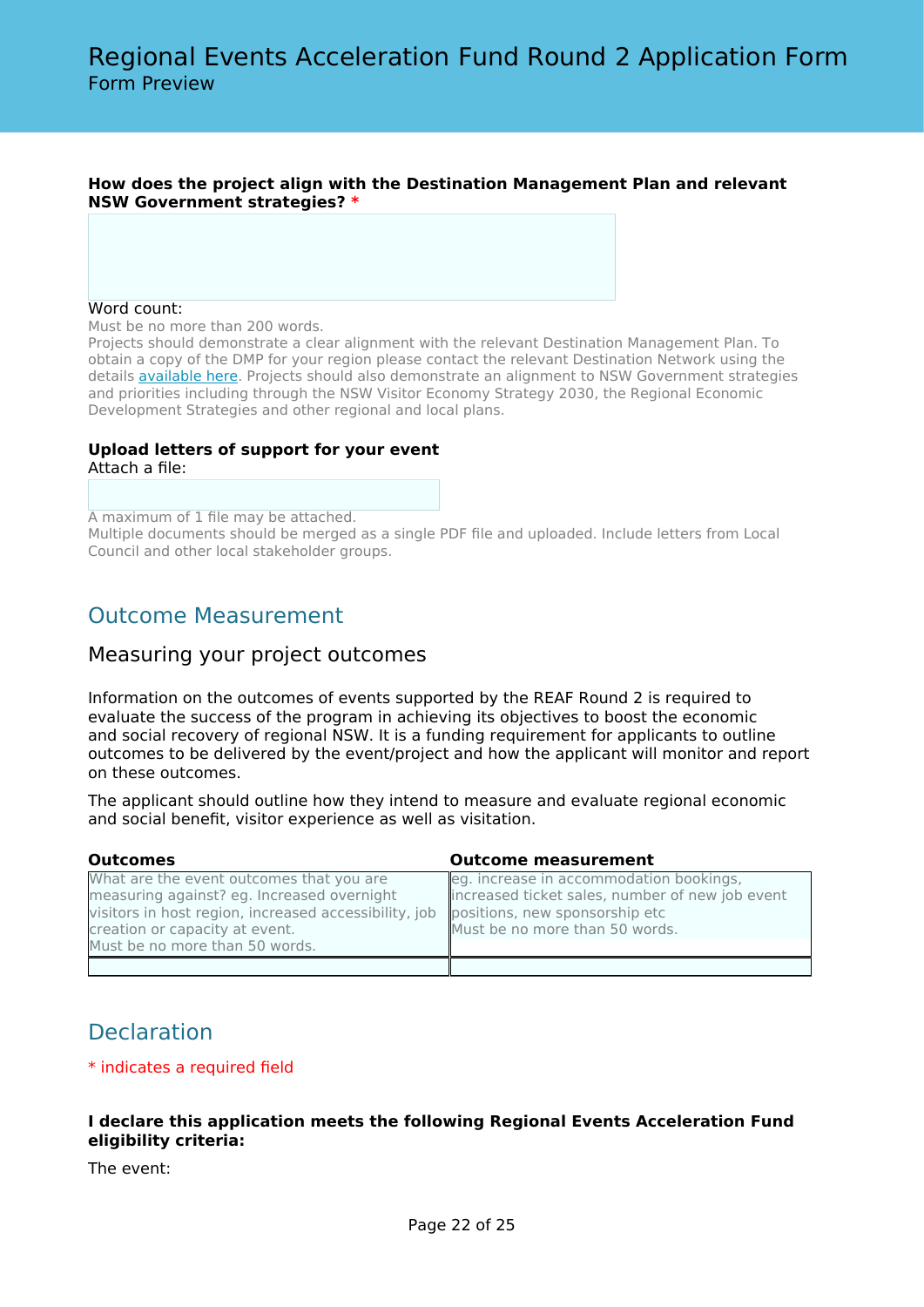- takes place in an eligible regional NSW LGA.
- will occur from 1 July 2022 to 30 June 2023.

The event is one of the following event types:

- major sporting and lifestyle event
- major food and beverage event
- major music, art, cultural and regionally significant agricultural field day events

The applicant:

- is the event owner (i.e. own, or have secured the rights to the event)
- is financially solvent
- has an Australian Business Number (ABN) and are a sole trader; company; incorporated association or trust entity
- holds at least \$20 million Public Liability Insurance

The applicant is one of the following:

• event organiser or committee; a local council or joint organisation of councils; a not for profit organisation; a sporting code; Local Aboriginal Land Council, Section 355 Committee of Council**.**

### **Eligibility Declaration \***

 $\circ$  Yes, this application meets the REAF eligibility criteria outlined above

 $\cap$  No, this application does not meet the REAF eligibility criteria outlined above Applicants who select no are ineligible for funding. Please contact the program team to discuss your application.

# **Disclaimer**

The Applicant acknowledges and agrees that: (i) submission of this application does not guarantee funding will be granted for any project, and the Department expressly reserves its right to accept or reject this application at its discretion; (ii) it must bear the costs of preparing and submitting this application and the Department does not accept any liability for such costs, whether or not this application is ultimately accepted or rejected; (iii) prior to the parties entering into a funding deed, the Department (as executor of the deed) may withdraw funding for any reason (or for no reason) and in any circumstances, and may revise the dates on which the funding (or any part of it) is to be provided in its sole discretion; and (iv) it has read the Funding Guidelines for Regional Events Acceleration Fund and has fully informed itself of the relevant REAF program requirements.

### **Use of Information.**

The Applicant acknowledges and agrees that: (i) if this application is successful, the relevant details of the event will be made public, including details such as the names of the organisation (Applicant) and any partnering organisation (state government agency or non-government organisation), event title, event description, location, anticipated time for completion and amount awarded; (ii) the Department will use reasonable endeavours to ensure that any information received in or in respect of this application which is clearly marked 'Commercial-in-confidence' or 'Confidential' is treated as confidential, however, such documents will remain subject to the Government Information (Public Access) Act 2009 (NSW) (GIPA Act); and (iii) in some circumstances the Department may release information contained in this application form and other relevant information in relation to this application in response to a request lodged under the GIPA Act or otherwise as required or permitted by law.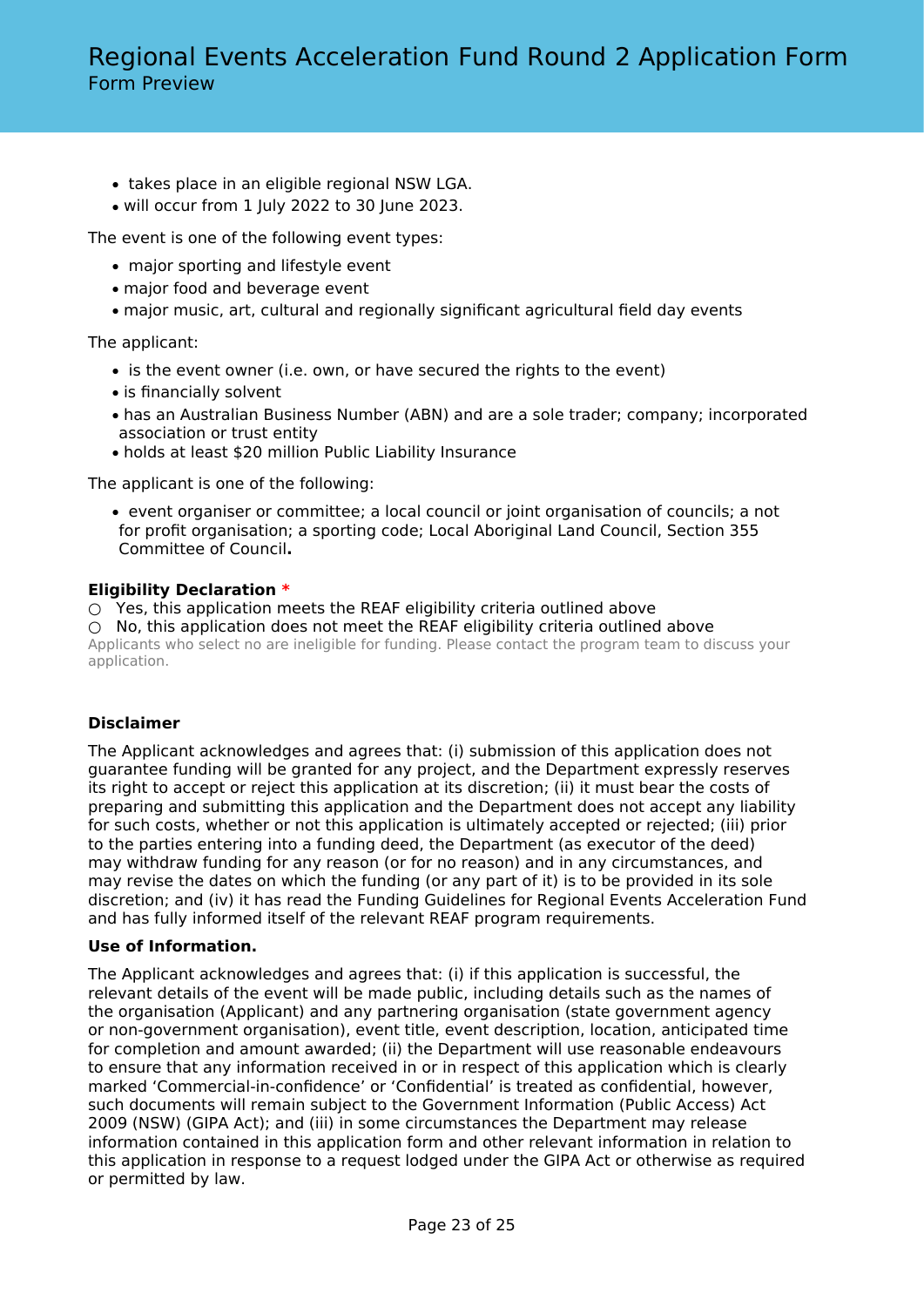# **Privacy Policy**

The Applicant acknowledges and agrees that: (i) the Department is required to comply with the Privacy and Personal Information Protection Act 1998 (NSW) (the Privacy Act) and that any personal information (as defined by the Privacy Act) collected by the Department in relation to the REAF program will be handled in accordance with the Privacy Act and its privacy policy (available [here](https://www.dpc.nsw.gov.au/privacy)); (ii) the information it provides to the Department in connection with this application will be collected and stored on a database and will only be used for the purposes for which it was collected (including, where necessary, being disclosed to other Government agencies in connection with the assessment of the merits of an application) or as otherwise permitted by the Privacy Act; (iii) it has taken steps to ensure that any person whose personal information (as defined by the Privacy Act) is included in this application has consented to the fact that the Department and other Government agencies may be supplied with that personal information, and has been made aware of the purposes for which it has been collected and may be used.

### **Declaration and Authorisation**

The Applicant represents and warrants that this application has been authorised by an authorised representative of the Applicant (e.g. CEO, Chief Financial Officer, General Manager, Director, Chair of the Board, President, authorised manager etc.).

Where this Application is submitted in the course of employment by a representative of any kind (e.g. authorised representative or agent)) of the Applicant, you: (i) acknowledge and agree that the Applicant is deemed to be jointly and separately bound by this application; and (ii) represent and warrant that you have the authority to represent and bind the Applicant as contemplated by this provision.

# **By submitting this application form I hereby declare that:**

 $\Box$  I agree for my event to be automatically considered in other NSW funding programs;  $\Box$  I have read and understood each of the acknowledgements, agreements,

representations and warranties provided above, and that each of these are true and correct;  $\Box$  all information provided including the responses to each question in the relevant sections of this application is true and correct to the best of my knowledge;

 $\Box$  any information contained in this application may be disclosed to other Government agencies, staff administering the program, and to external stakeholders (including consultants, lawyers and other advisers) as part of the assessment of this application;  $\Box$  I am authorised to submit this application on behalf of, and have the authority to

- represent and bind the Applicant;
- $\Box$  I understand that any false declaration may render this application ineligible/invalid;
- $\Box$  all relevant conflicts of interest have been declared; and

 $\Box$  if successful, I will collect data and supporting evidence to demonstrate the scale and impact of the project and participate in evaluation activities undertaken by the Department relating to the program.

Please select all above to declare that this application complies.

# **Organisation Name \***

Name of the Organisation applying for funding.

### **Name**

| Title | First Name | Last Name |  |
|-------|------------|-----------|--|
|       |            |           |  |